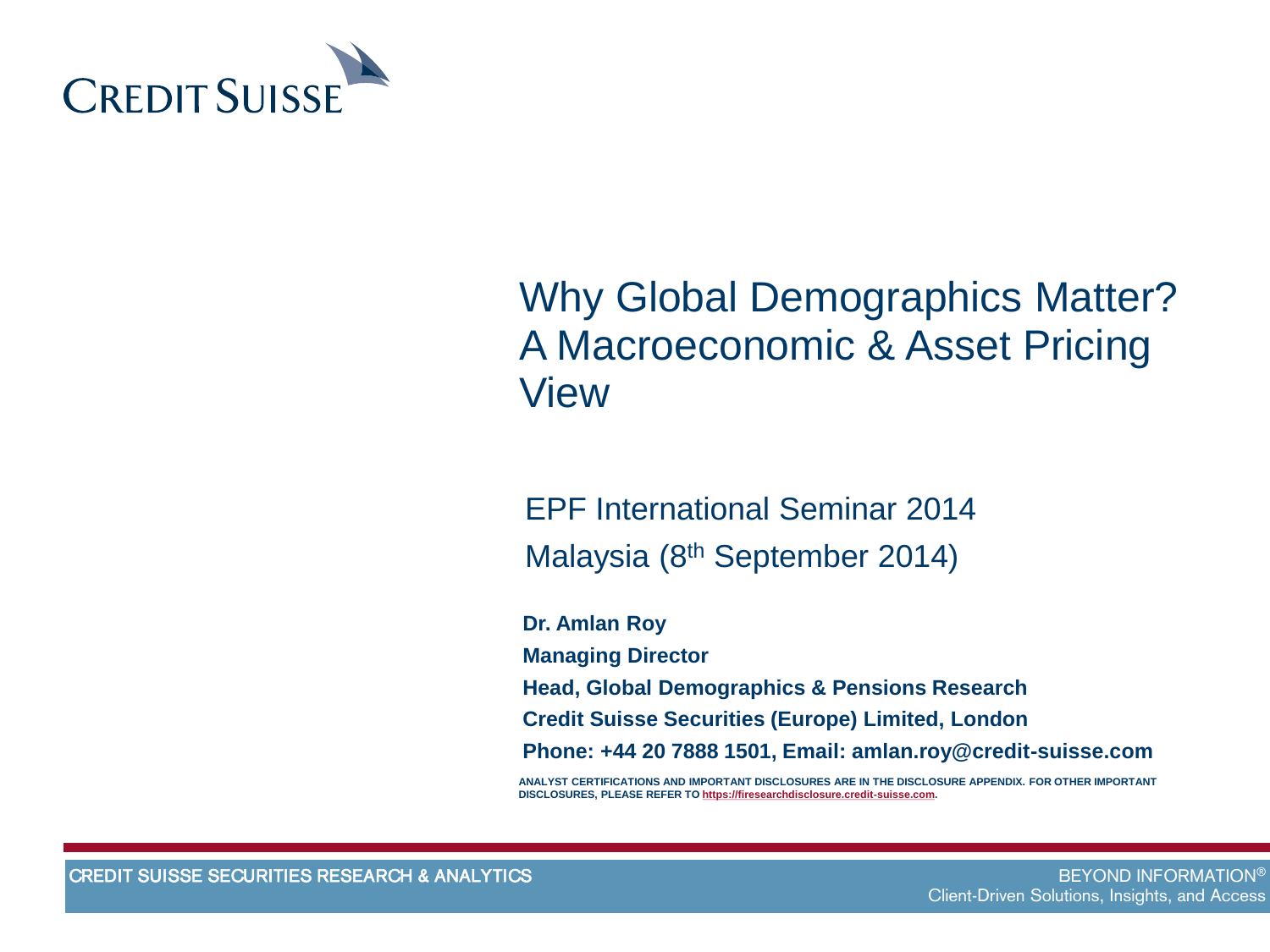### Misconceptions about Demographics

Peter Drucker (1999): "**Demographics is the single most important factor that nobody pays attention to, and when they do pay attention, they miss the point**."

- Demographics is Long-term
- Age-related **misconceptions:** 
	- Predictable

#### We believe demographics is about "**People as Consumers & Workers**".

Affects income statements & balance sheets of households, corporates & countries.

Source: Management Challenges for the 21st Century (Harper Business, 1999)



**Popular**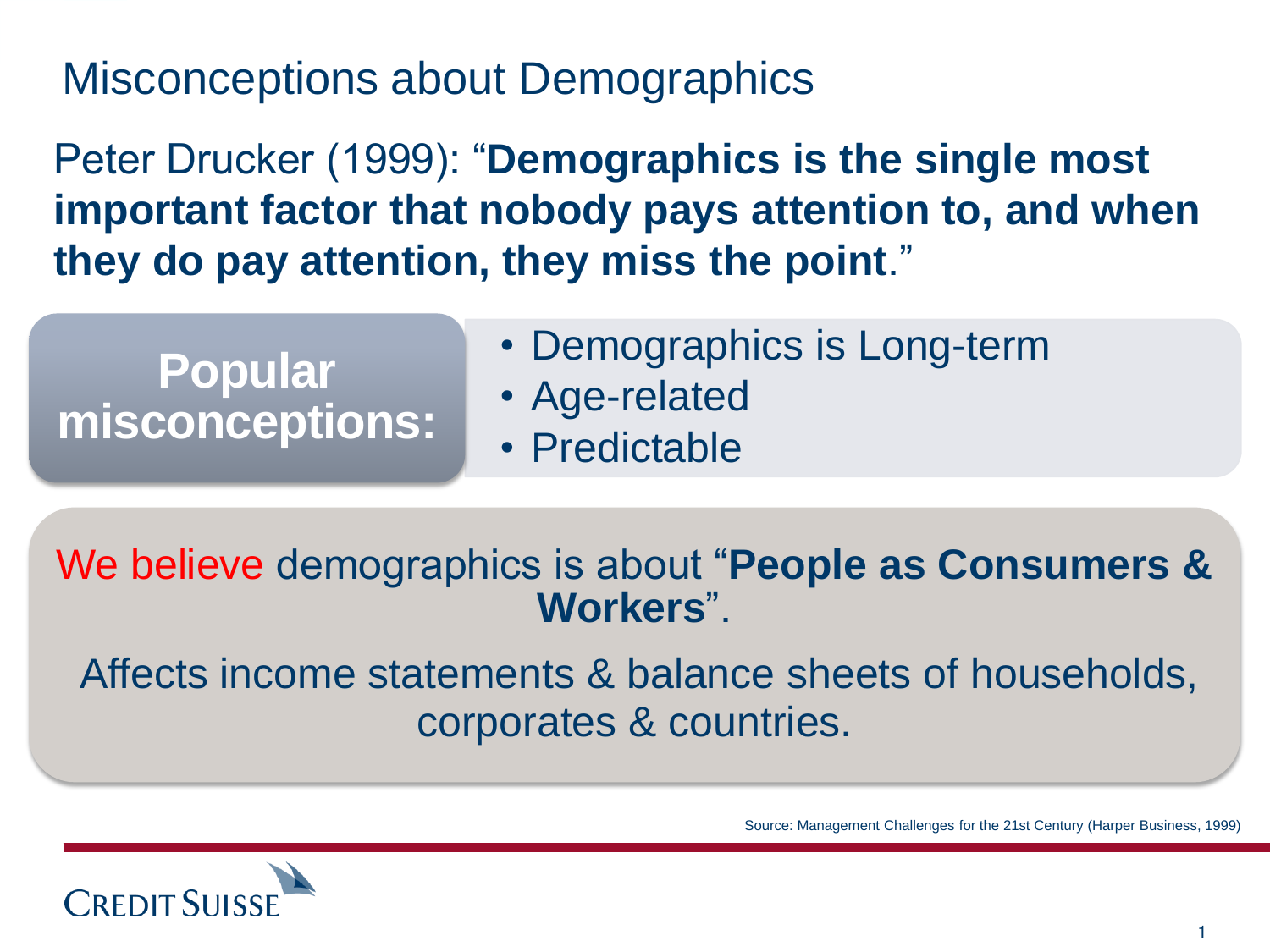## Demographics and What it Impacts

| D                         | • Discount rates, deficits and debt      | Selected demographics research                            |
|---------------------------|------------------------------------------|-----------------------------------------------------------|
| Е                         | • Economic growth, emerging markets      | Growth                                                    |
| M                         | • Mortality risk, mega-cities            | A Demographic Perspective of                              |
| $\mathbf O$               | • Organization structure & behaviour     | Economic Growth (2009)                                    |
| G                         | • Geopolitical risks                     | Debt                                                      |
| R                         | • Retirement risk, real estate, ratings  | A Demographic Perspective of                              |
| $\boldsymbol{\mathsf{A}}$ | • Asset prices, asset allocation         | <b>Fiscal Sustainability (2010)</b>                       |
| P                         | • Pensions                               | European Demographics & Fiscal<br>Sustainability (2013)   |
| н                         | • Health, housing                        |                                                           |
|                           | • Inflation, infrastructure, individuals | Longevity                                                 |
| $\mathbf C$               | • Commodities, current account           | <b>How Increasing Longevity Affects</b><br>Us All? (2012) |
| S                         | • Sectors, society, sustainability       | Longer Lives, Changing Life Cycles<br>(2011)              |

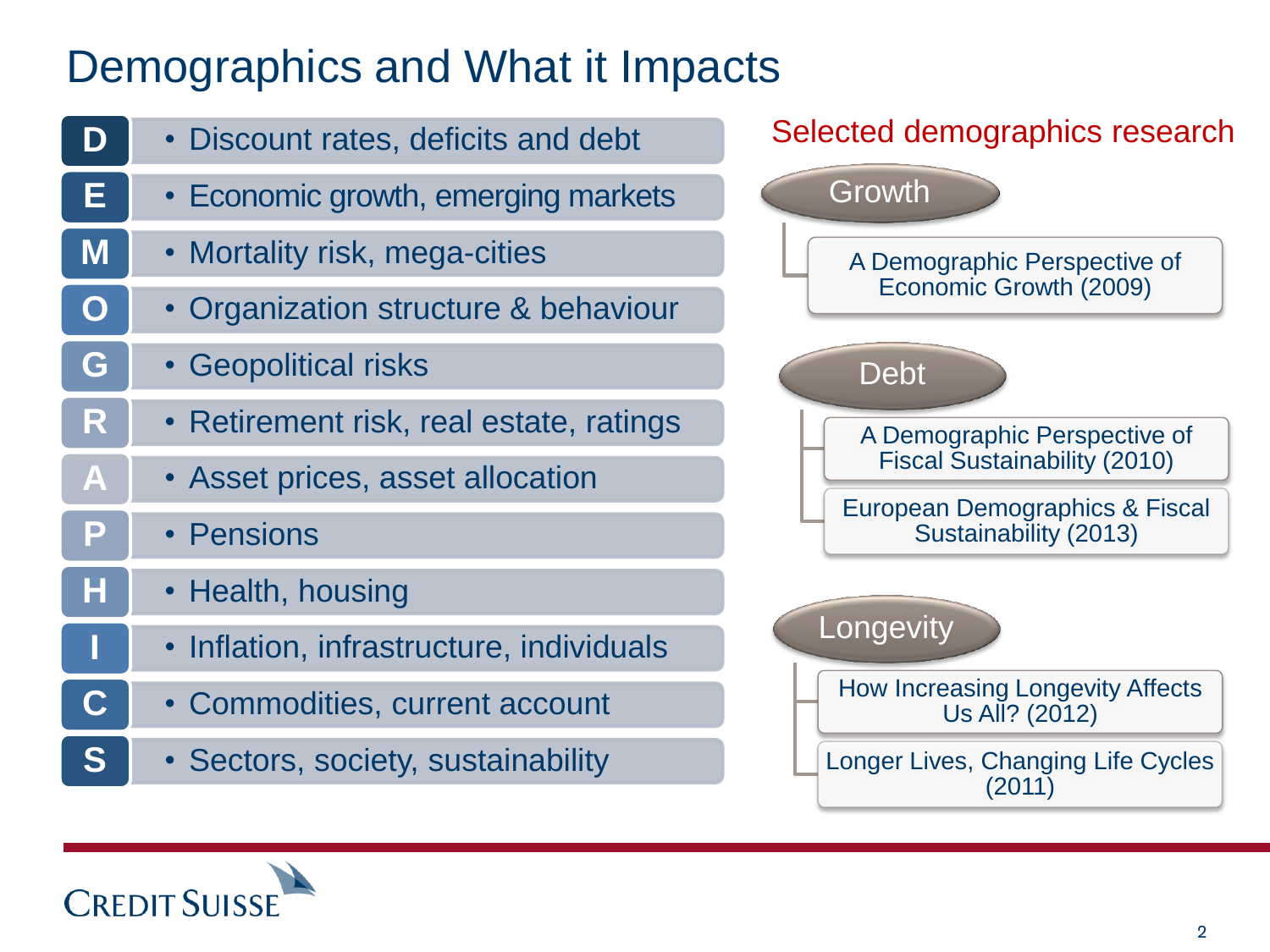### Global Population & Age Structure: 1970 vs. 2013



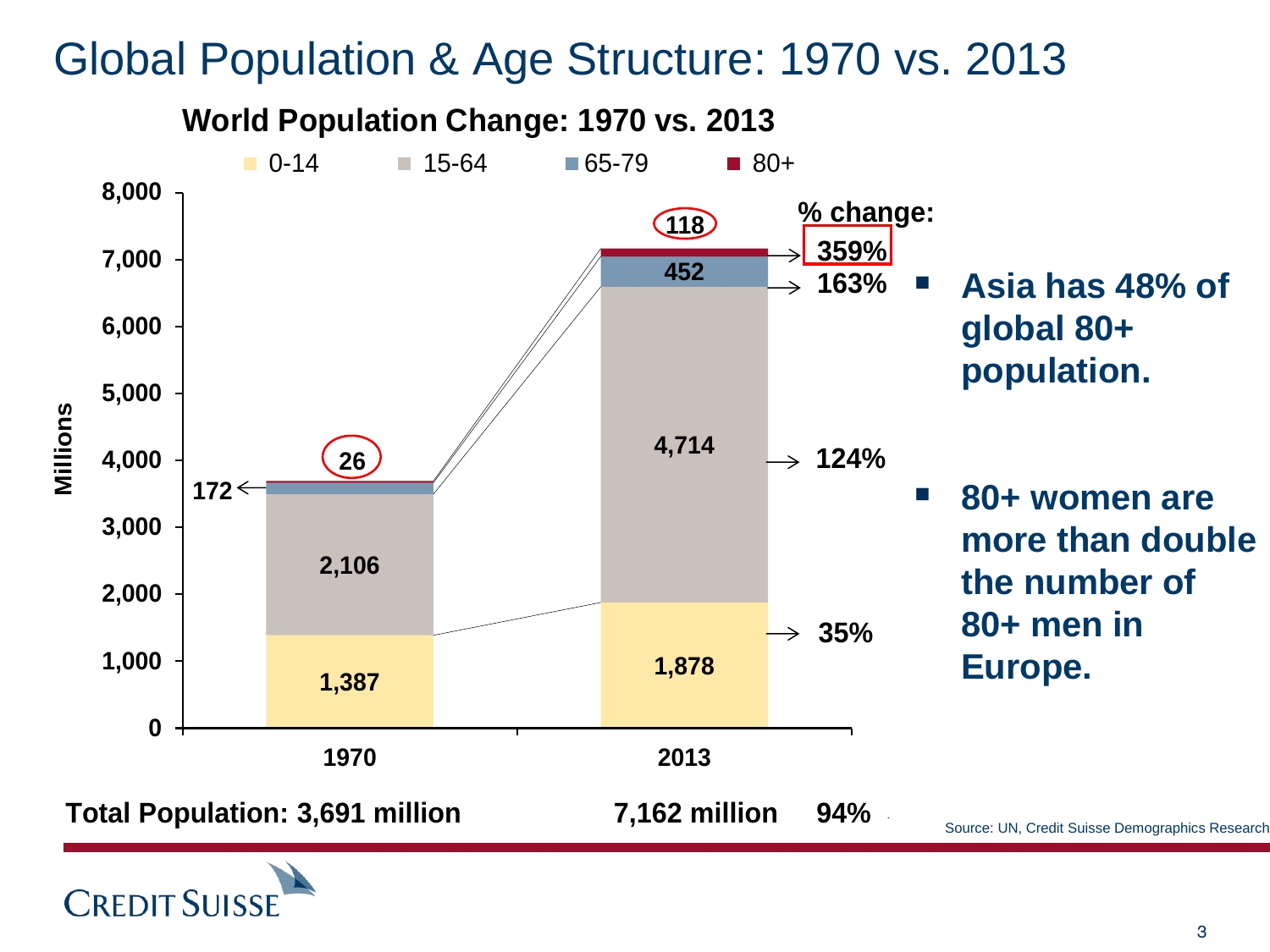#### CS's **Demographic Manifesto (2000):** Policy Prescriptions for the mitigation of the demographics time-bomb

Abolition of mandatory retirement ages combined with flexible enabled retirement.

Increased female labour participation rates with use of technology to facilitate women to better balance work life with family.

Selective immigration policies.

Outsourcing and off-shoring.



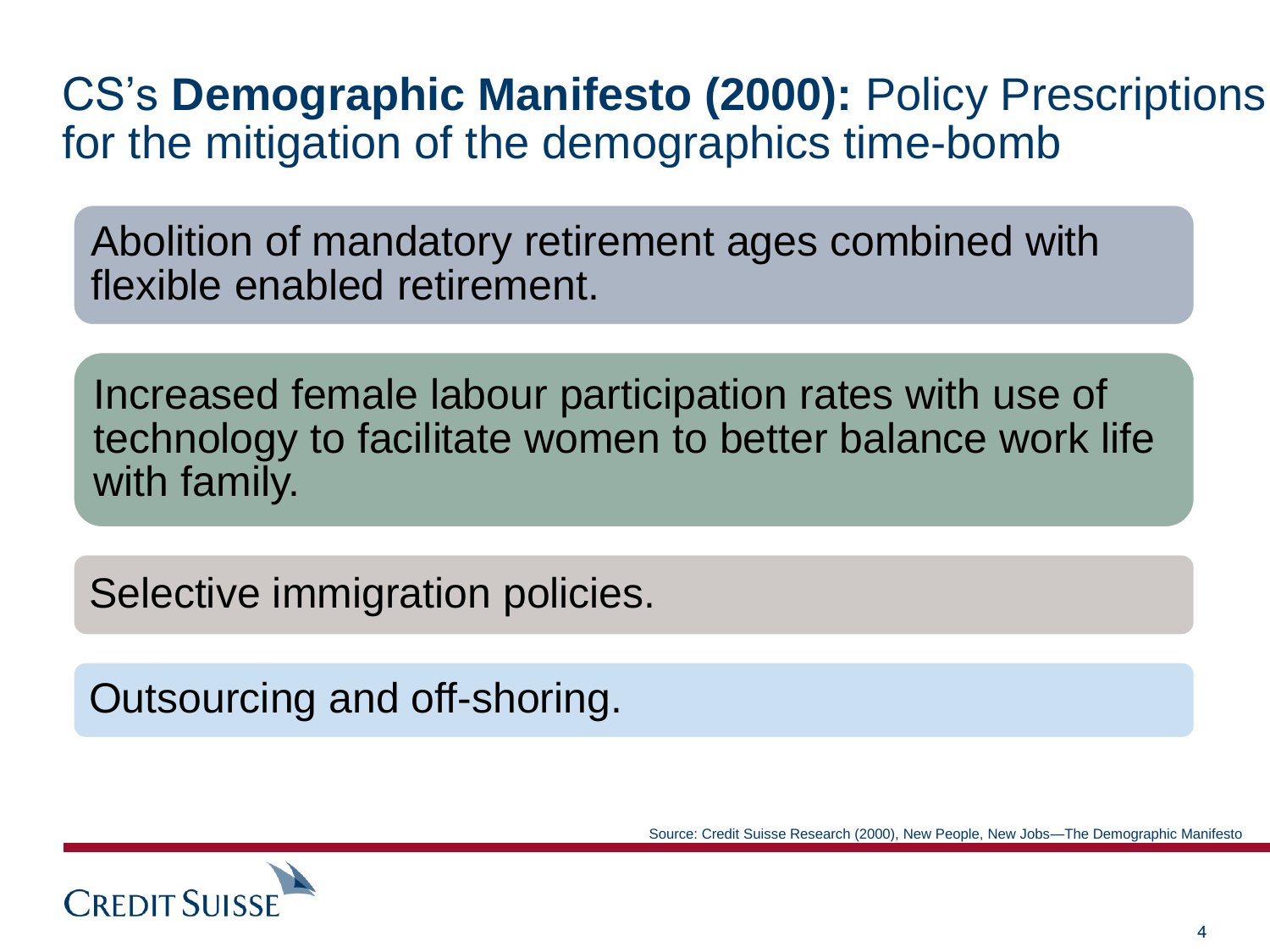

Source: UN, GGDC, Credit Suisse Demographics Research Estimates

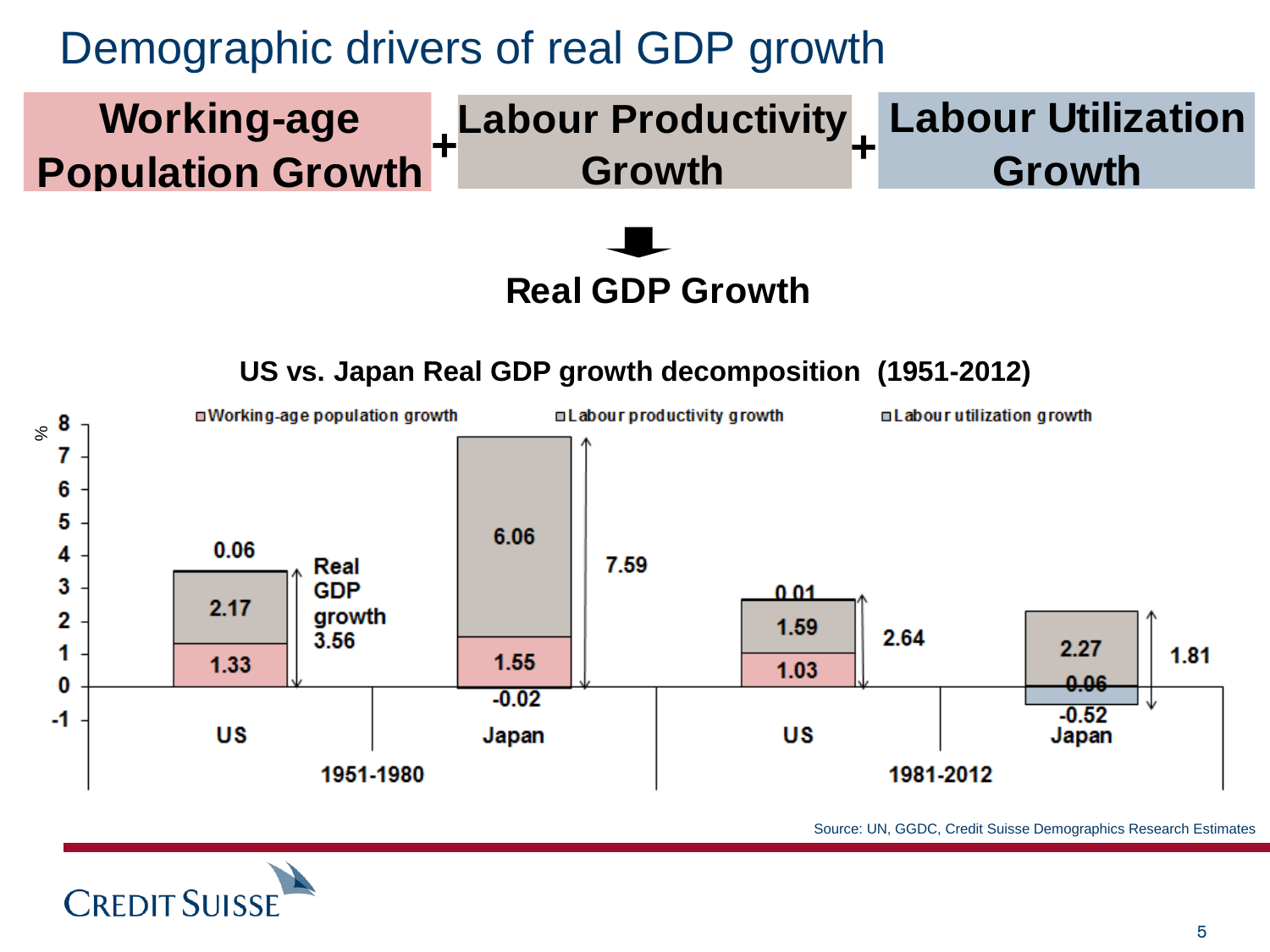# Do not write off US GDP growth



| <b>GDP growth projection (2014-2020)</b> |  |  |
|------------------------------------------|--|--|
|------------------------------------------|--|--|

average growth rate per annum (%)

|            | Working age<br>population | Labor productivity   Labour utilization | <b>Real GDP</b> |
|------------|---------------------------|-----------------------------------------|-----------------|
| Scenario 1 | 0.39                      | າ 1                                     | ? ?             |
| Scenario 2 | 0.31                      | 1 Q                                     | 2.9             |



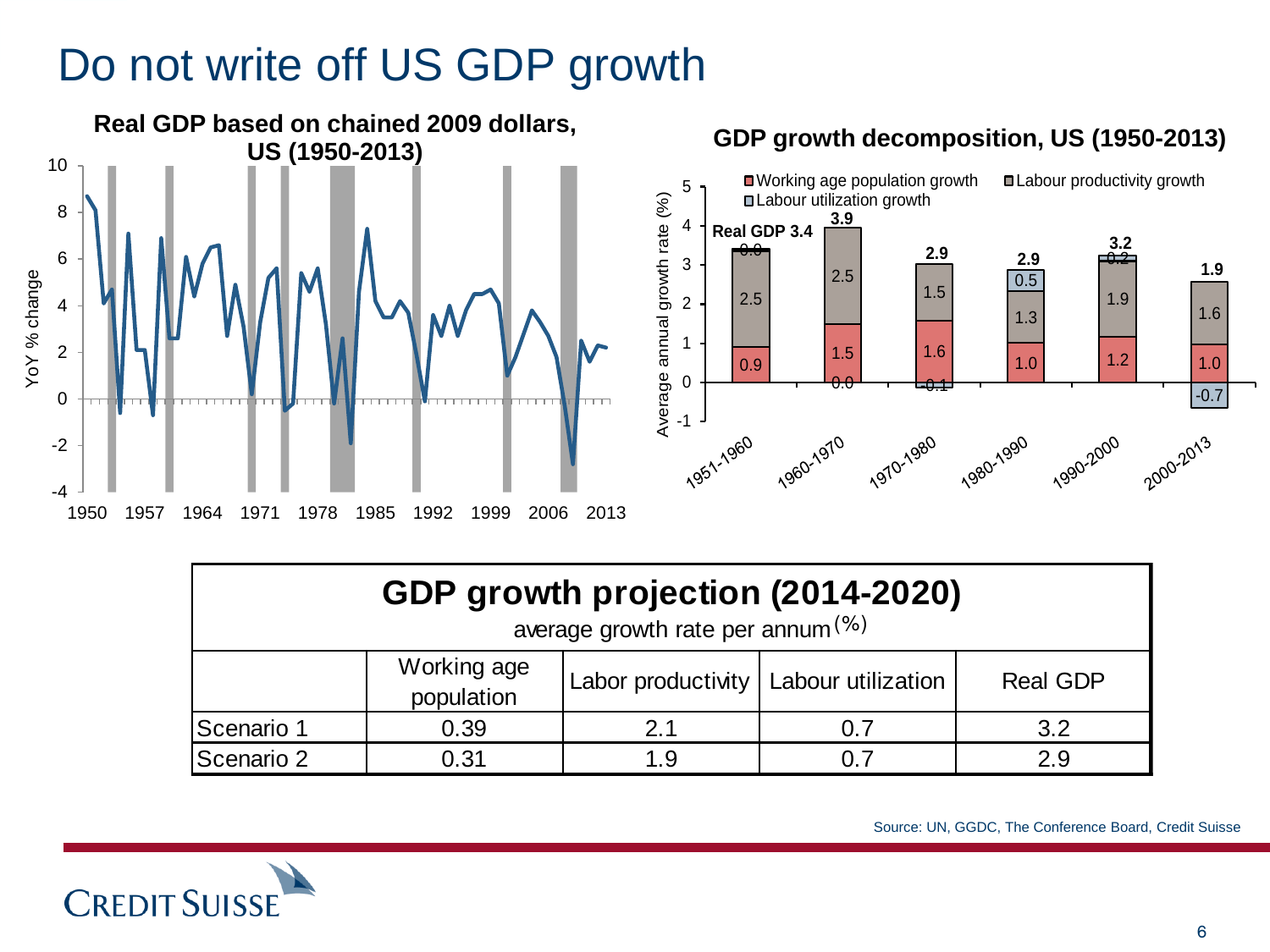### Real GDP Growth: Demographic Decomposition



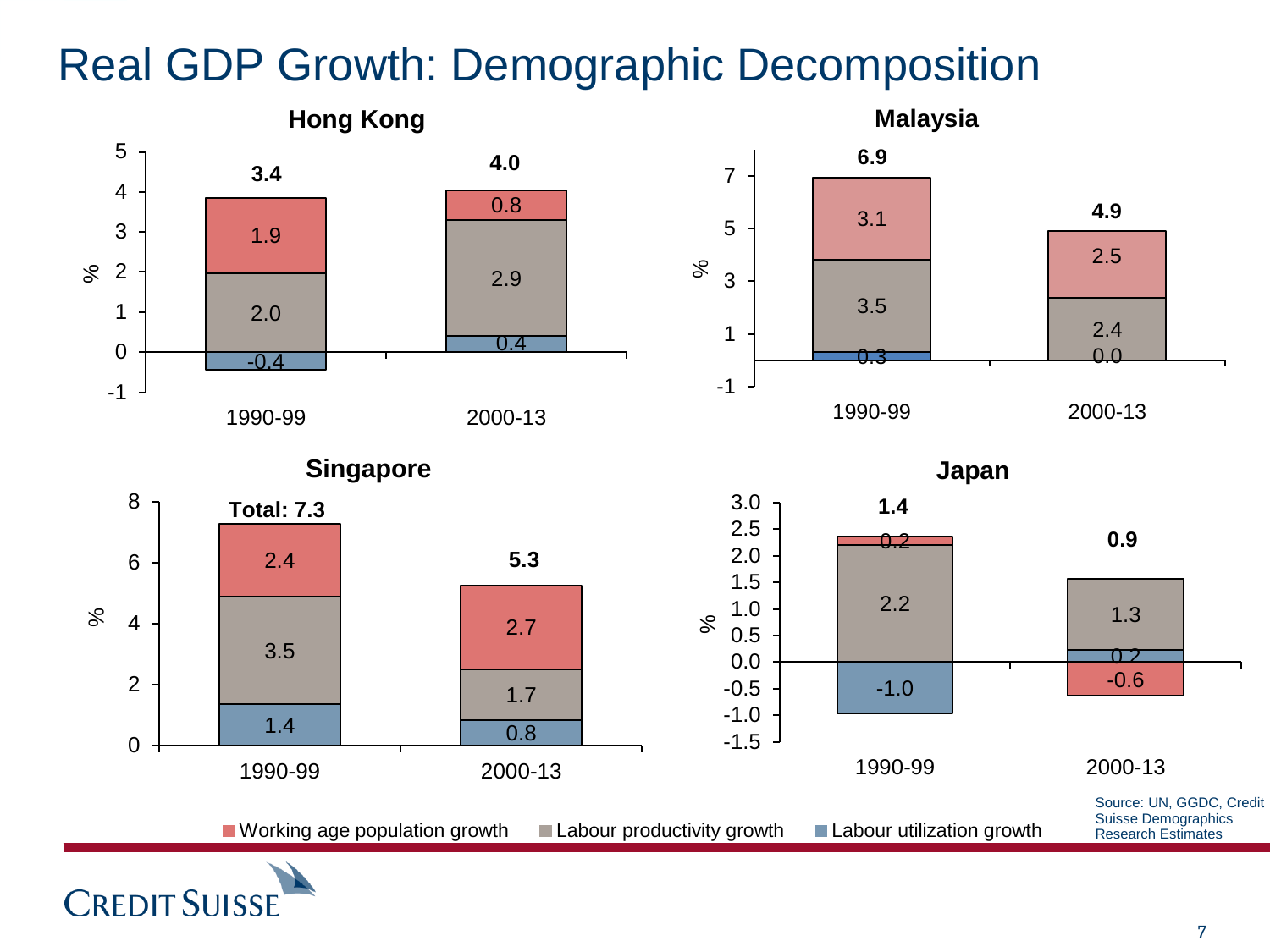# Demographics & GDP: EMG6



Source: IMF, UN, Credit Suisse Demographics Research

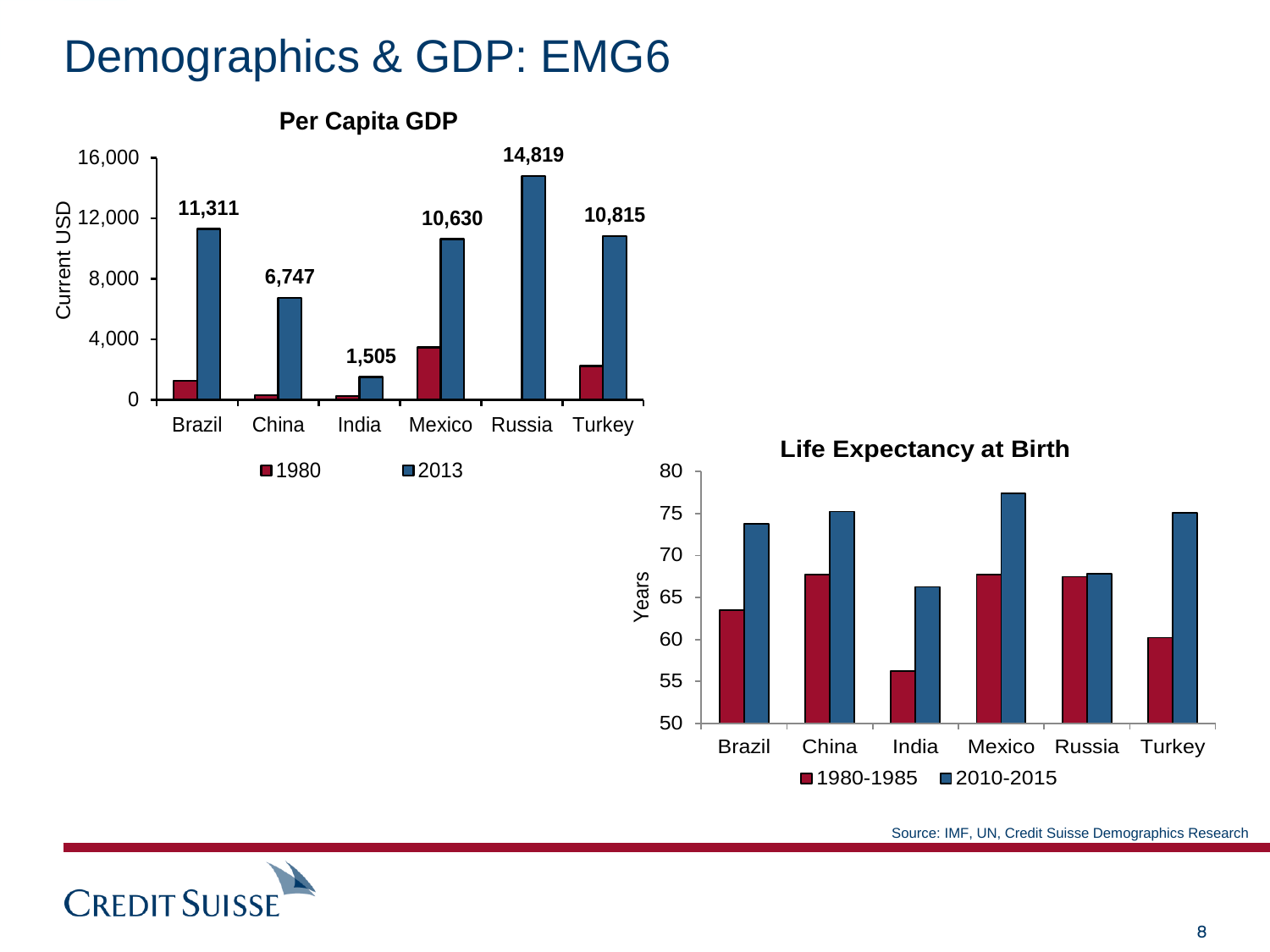## Demographics & GDP: EMG6



Source: UN, Credit Suisse Demographics Research

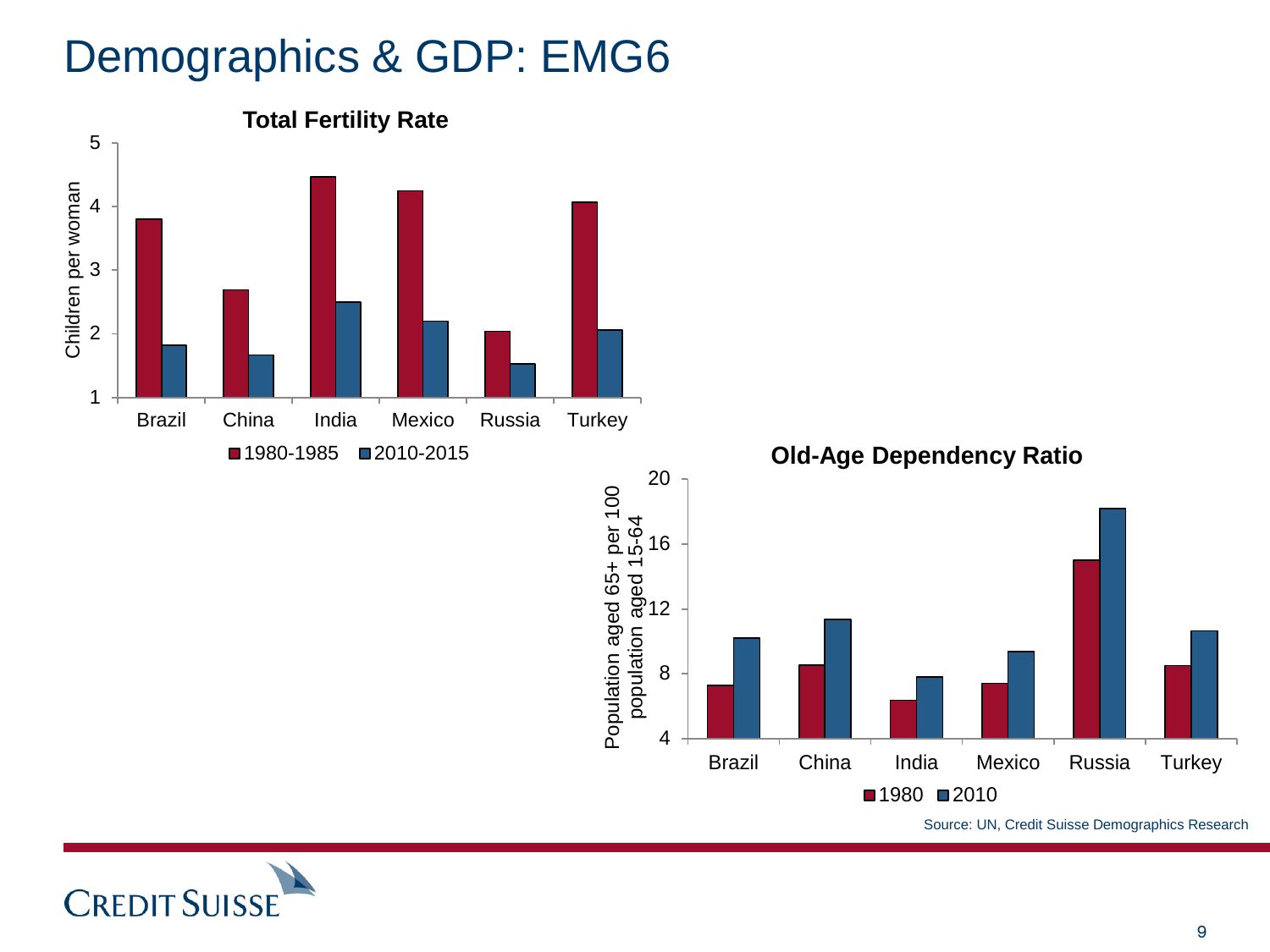### Demographic Dividends

| How Big are the Dividends?                                                                                    |                           |      |  |  |
|---------------------------------------------------------------------------------------------------------------|---------------------------|------|--|--|
| <b>Actual Growth in</b><br><b>Contribution of Demographic</b><br>Dividends to Growth in GDP/N<br><b>GDP/N</b> |                           |      |  |  |
|                                                                                                               | 1970-2000, rate per annum |      |  |  |
| <b>Industrial Economies</b>                                                                                   | 2.25<br>1.03              |      |  |  |
| <b>East and Southeast Asia</b>                                                                                | 1.90                      | 4.32 |  |  |
| South Asia                                                                                                    | 0.79                      | 1.88 |  |  |
| Latin America<br>0.94<br>1.70                                                                                 |                           |      |  |  |
| GDP/N- actual growth in GDP per effective consumer                                                            |                           |      |  |  |

Demographic Dividend theory attributes **GDP per capita growth to demographic factors.** 

**First Dividend:** Higher participation of population in labour force. Fertility rates fall.

**Second Dividend:**  Response to population aging- induces individuals, firms & governments to accumulate.

**Contribution of Demographic Dividends to growth in GDP/N (1970- 200)** 

|             | <b>First</b> | <b>Second</b> | <b>Total</b> |
|-------------|--------------|---------------|--------------|
| India       | 0.24         | 0.91          | 1.15         |
| Japan       | 0            | 1.38          | 1.38         |
| Indonesia   | 0.44         | 1.24          | 1.68         |
| Malaysia    | 0.73         | 1.19          | 1.91         |
| China       | 0.81         | 1.38          | 2.19         |
| Hong Kong   | 0.84         | 1.39          | 2.23         |
| Singapore   | 1.16         | 2.01          | 3.17         |
| South Korea | 0.95         | 2.29          | 3.24         |

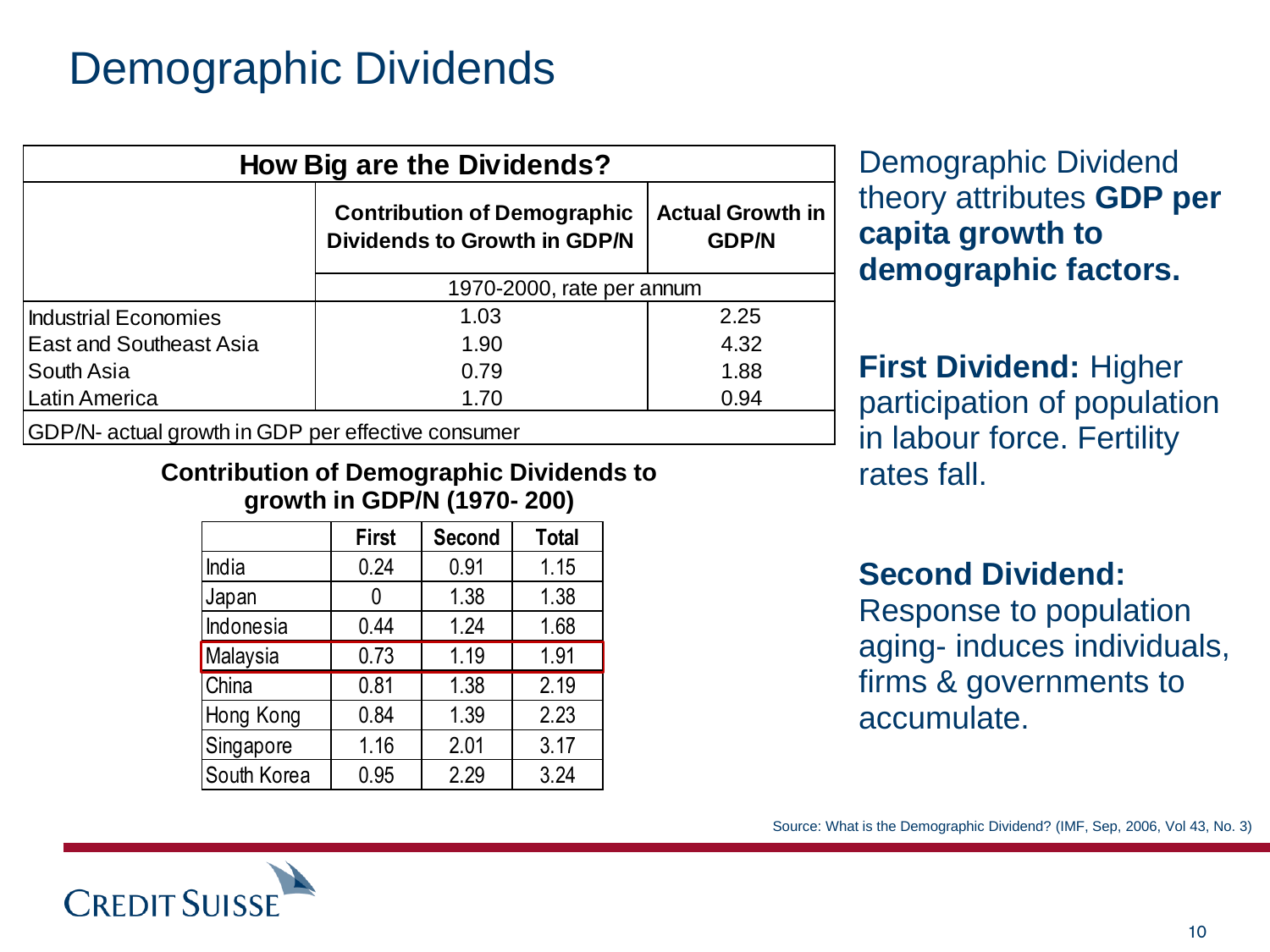# GDP: The Expenditures Angle

Demographics affects each component of National Income Identity

# $C + I + G + (X - IM) = GDP$

 $C=$  Consumption, I= Investment, G= Government,  $X =$  Exports, IM= imports

| GDP by expenditures, 2013<br>(% of GDP) |                                                                   |       |      |      |      |             |      |
|-----------------------------------------|-------------------------------------------------------------------|-------|------|------|------|-------------|------|
|                                         | China<br>India<br>Malaysia<br>Hong Kong<br>Indonesia<br>Singapore |       |      |      |      | South Korea |      |
| Household consumption                   | 34.1                                                              | 66.1  | 61.8 | 59.2 | 51.0 | 37.7        | 52.0 |
| Government consumption                  | 14.1                                                              | 9.3   | 11.8 | 9.1  | 13.6 | 10.2        | 13.9 |
| Gross capital formation                 | 49.3                                                              | 23.8  | 30.0 | 33.6 | 26.2 | 29.1        | 29.0 |
| Exports                                 | 26.4                                                              | 229.6 | 24.8 | 23.7 | 81.9 | 190.5       | 53.9 |
| Imports                                 | 23.8                                                              | 228.7 | 28.4 | 25.7 | 72.6 | 167.5       | 48.9 |

Source: World Bank, Credit Suisse

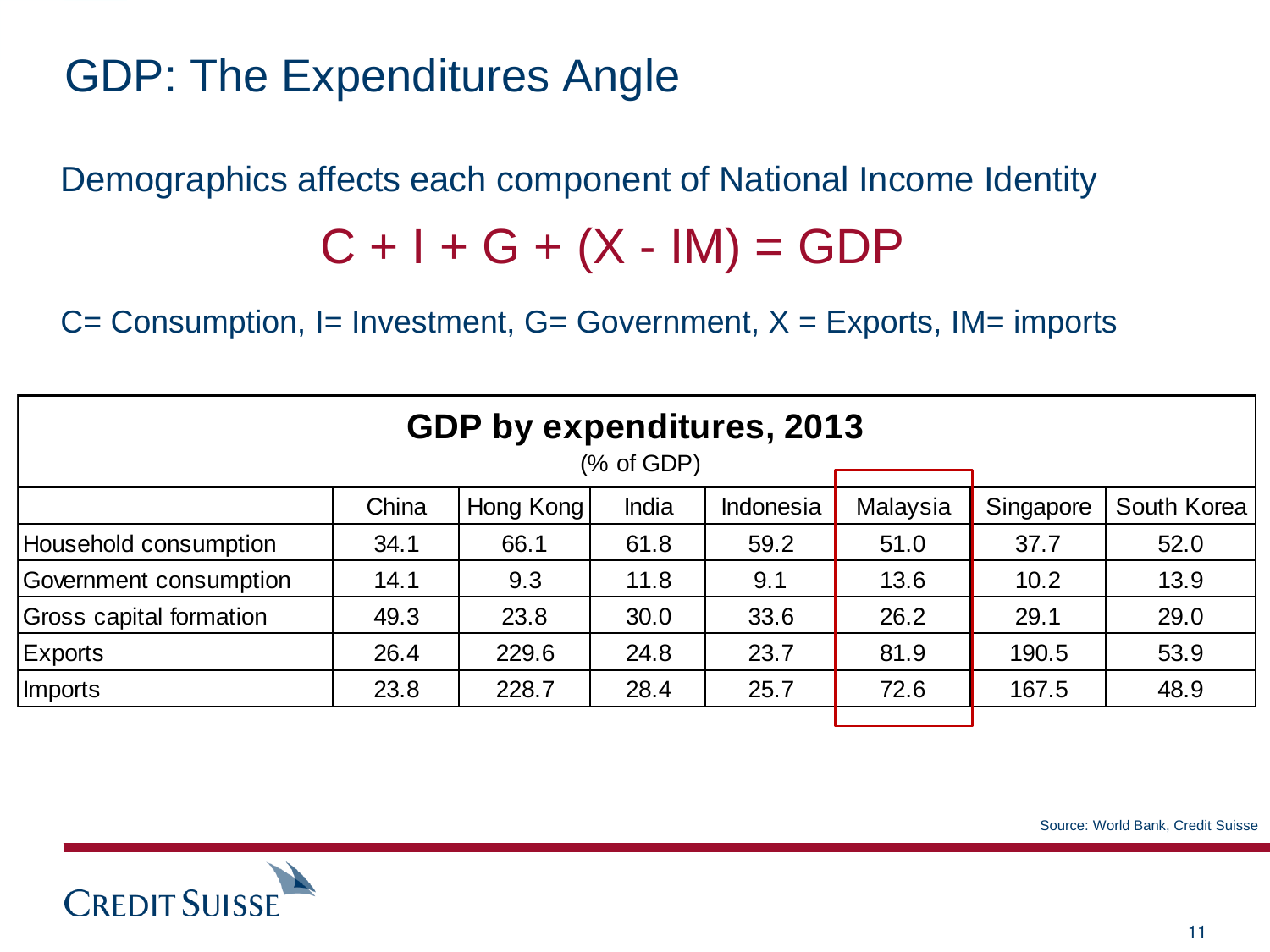### Productivity—the worker angle

| Gross value added per worker, 2011 |                    |                 |                 |  |
|------------------------------------|--------------------|-----------------|-----------------|--|
| Thousands of current USD           |                    |                 |                 |  |
|                                    | <b>Agriculture</b> | <b>Industry</b> | <b>Services</b> |  |
| China                              | 2.8                | 15.1            | 11.6            |  |
| Hong Kong                          | 16.9               | 41.0            | 70.5            |  |
| India <sup>*</sup>                 | 1.5                | 5.2             | 8.7             |  |
| Indonesia*                         | 2.6                | 15.9            | 5.8             |  |
| Japan                              | 30.6               | 102.2           | 101.4           |  |
| Malaysia                           | 17.1               | 34.4            | 16.2            |  |
| Republic of Korea                  | 17.6               | 65.7            | 34.9            |  |
| Singapore                          | 3.7                | 66.3            | 74.1            |  |

\* 2010 data

Gross Value Added per worker is calculated by:

Gross Value added in each sector (USD)/ Employment in each sector

Source: World Bank, Thomson Reuters Datastream, Singapore Ministry of Manpower, ILO, Hong Kong Census and Statistics Department, Credit Suisse

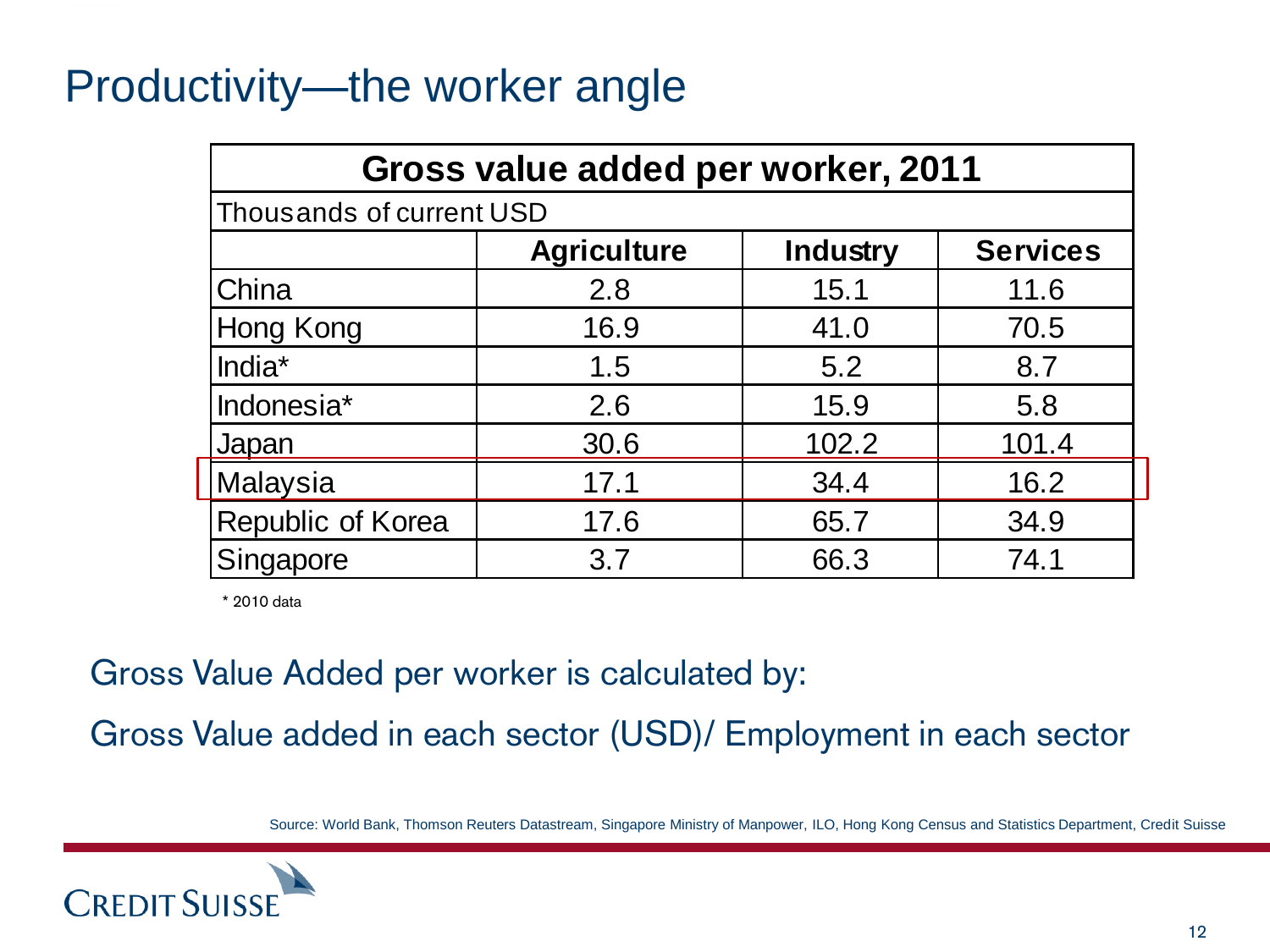## How Increasing Longevity Affects Us All?

| Individuals & families                                     | • Challenge existing asset & time allocation<br>frameworks & intergenerational dynamics.                                   |  |
|------------------------------------------------------------|----------------------------------------------------------------------------------------------------------------------------|--|
|                                                            |                                                                                                                            |  |
| <b>Governments &amp;</b><br><b>societies</b>               | • Policy changes in labour, education, health,<br>pensions & social benefits necessary.                                    |  |
|                                                            |                                                                                                                            |  |
| Asset managers,<br>pension funds,<br>insurance cos., SWFs. | • Re-assess frameworks & assumptions.<br>Develop new solutions for clients & new<br>approaches to understanding longevity. |  |
|                                                            |                                                                                                                            |  |
| Significant change in thinking and mind-set needed         |                                                                                                                            |  |

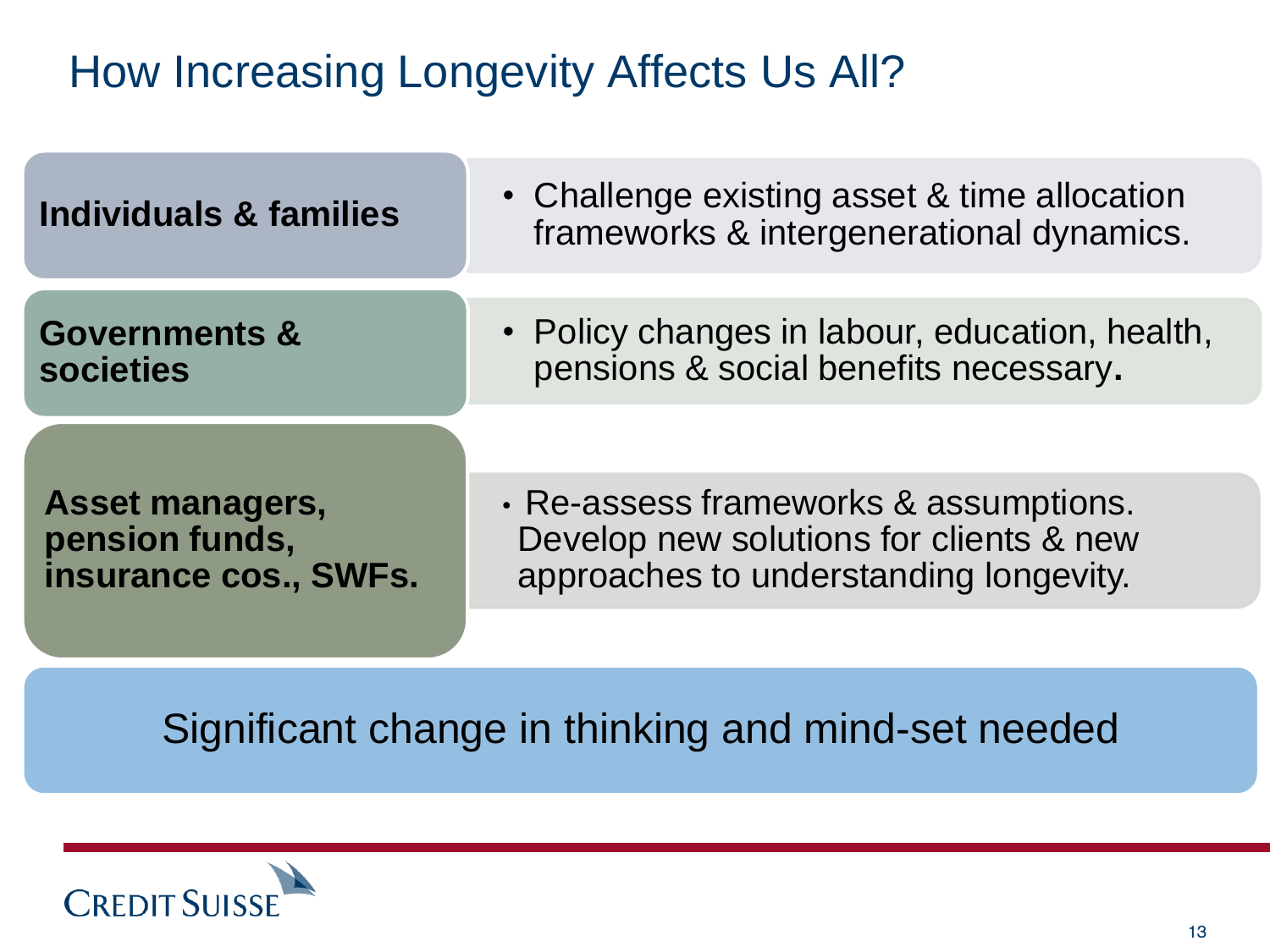### Pensions (2012) and Health

**Gross Pension Replacement Rates for the Average Male Earner: Asia**





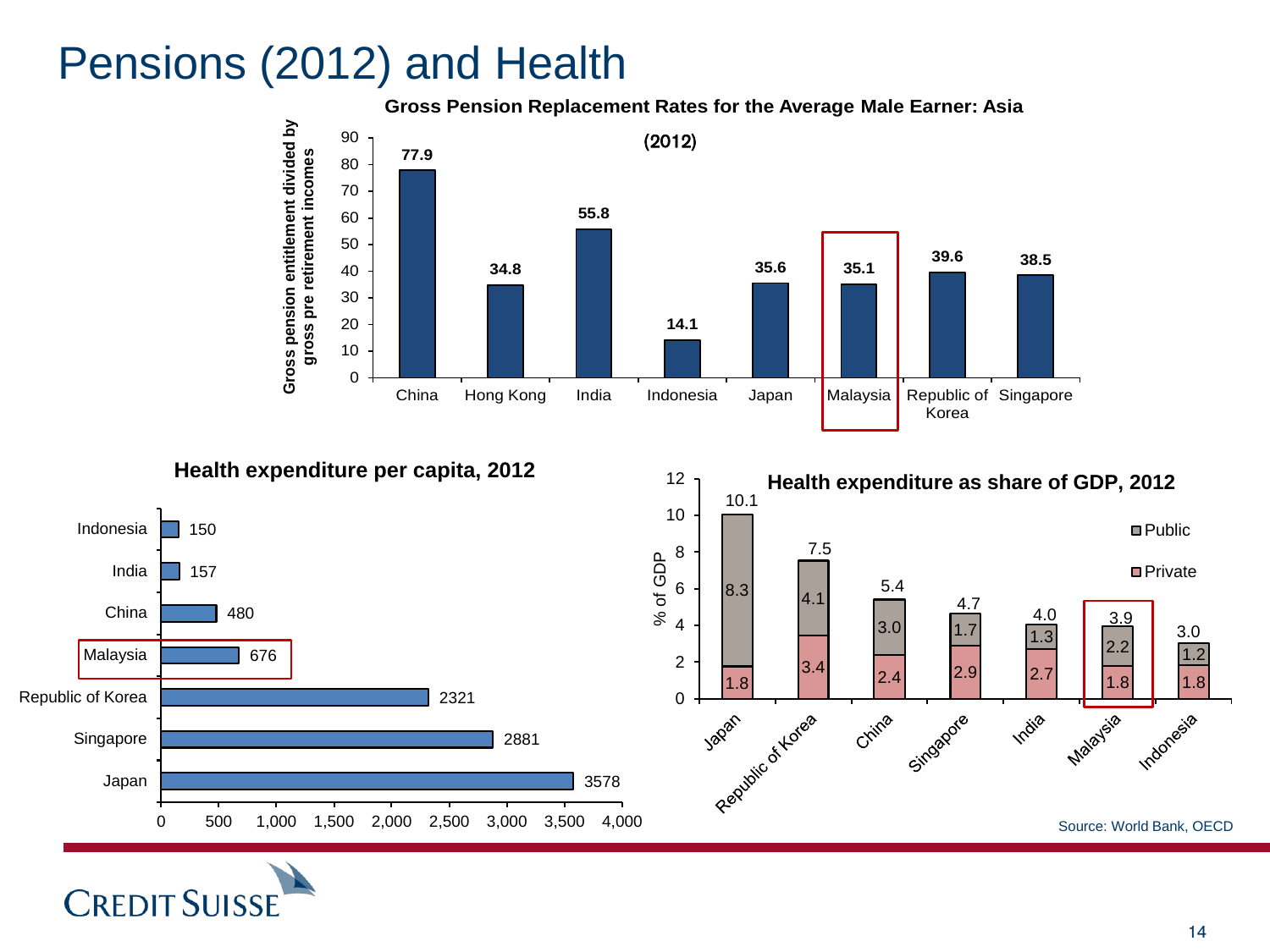### Core Demographic Comparisons: Asia







#### **Population Growth**



Source: UN, Credit Suisse Demographics Research



population aged 15-64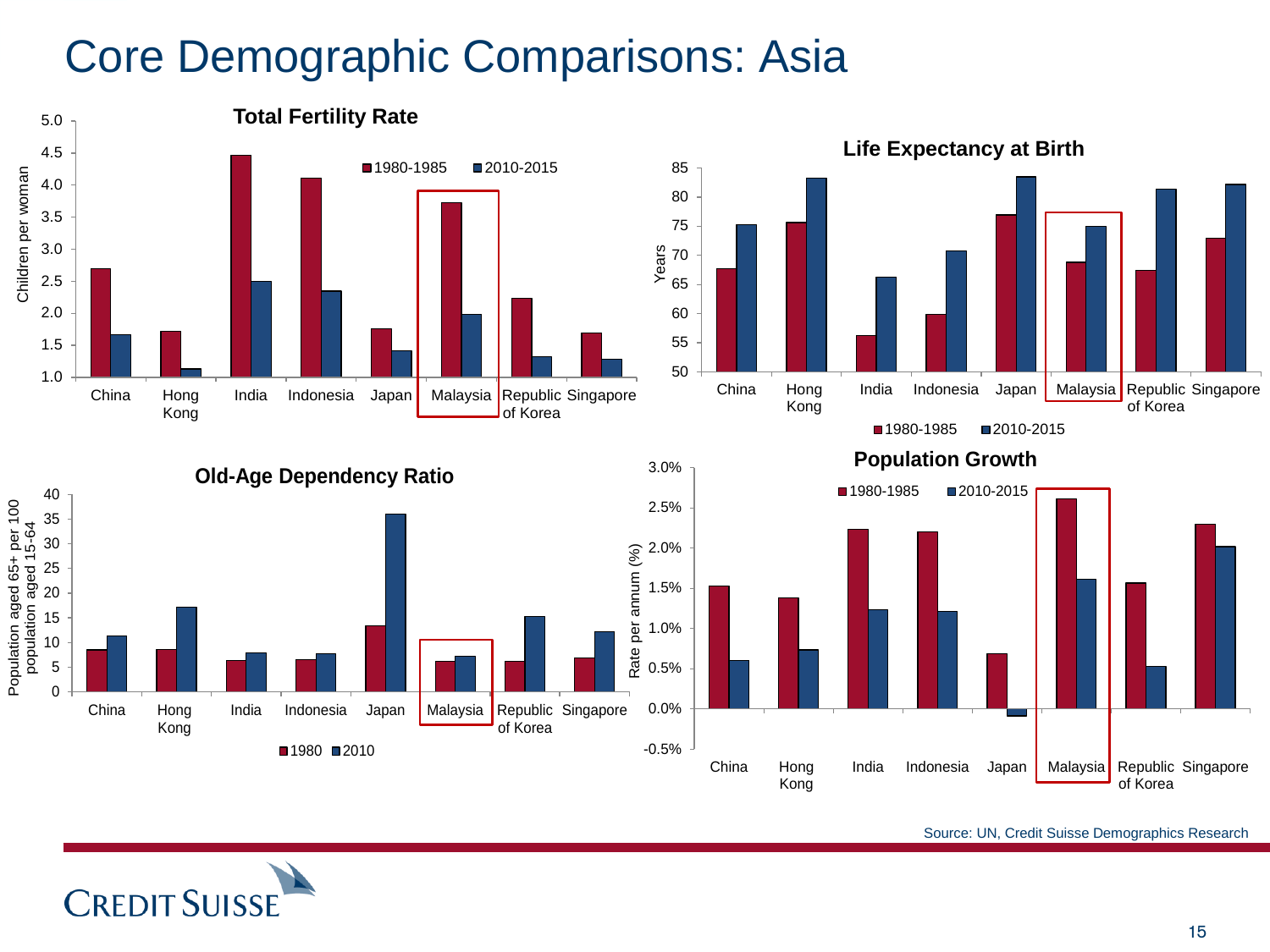### Economic Activity Rate, Asia vs. G6



Source: ILO, UN, Thevenon (2013), "Drivers of Female Labour Force Participation in the OECD" OECD Working Papers No.145, Credit Suisse

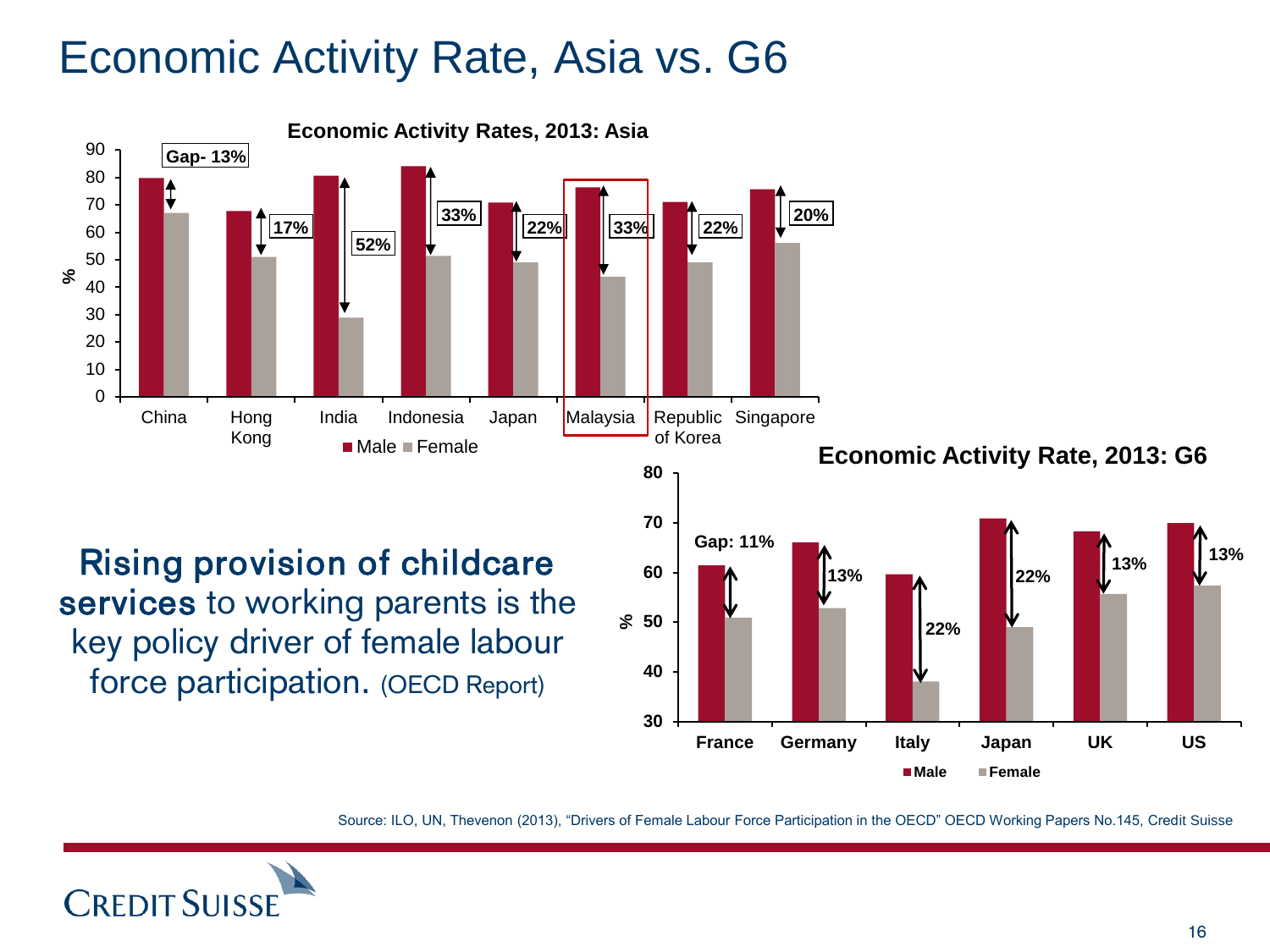### Rising youth unemployment



#### Asian total unemployment vs. youth unemployment, 2012

|                                 | <b>Total</b><br>unemployment | Youth<br>unemployment           |
|---------------------------------|------------------------------|---------------------------------|
|                                 | % of total labour<br>force   | % of labour force<br>aged 15-24 |
| $L_{\text{on}}$ $K_{\text{on}}$ | റ റ<br>---                   |                                 |
| Malaysia                        | З                            | 10.3                            |
| Singapore                       | 2.8                          | 6.7                             |
| Republic of Korea               | 3.2                          |                                 |

Source: Eurostat, WDI, OECD, ILO, World Bank, IMF, Credit Suisse

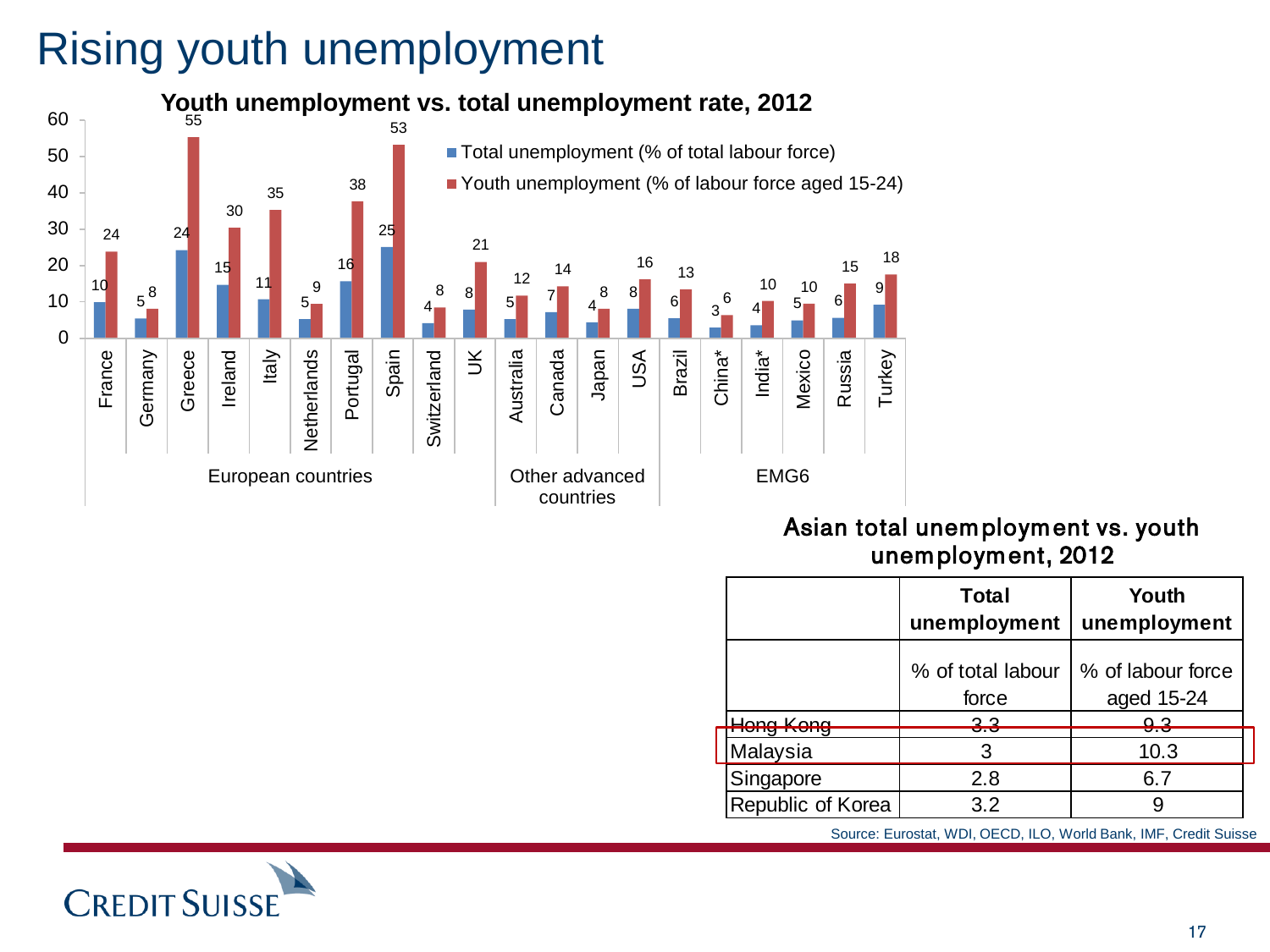#### Global Inflation drivers: Food Prices & Chinese wages



#### **Rising migrant workers' wages, China**



#### **0 5 10 15 20 2002 2004 2006 2008 2010 2012**  $\%$ Headline Core Food

**Emerging Economies**

#### **Minimum wage changes, China (2013)**

|                    | Minimum wage<br>(rmb) | Change          |      |
|--------------------|-----------------------|-----------------|------|
| <b>City/Region</b> | 2,013                 | <b>Previous</b> | %    |
| Shenzhen           | 1,600                 | 1,500           | 6.7  |
| Guangzhou          | 1,550                 | 1,300           | 19.2 |
| Shanghai           | 1,450                 | 1,280           | 13.3 |
| Zhejiang           | 1,470                 | 1,310           | 12.2 |
| Beijing            | 1,400                 | 1,260           | 11.1 |
| Tianjin            | 1,310                 | 1,160           | 12.9 |
| Dongguan           | 1,310                 | 1,100           | 19.1 |

Source: Credit Suisse, various local governments, Dongguan manufacturers, CEIC, Dynamics of non-agricultural transfer of rural labour force in China (Yufen Tong, 2010), IMF

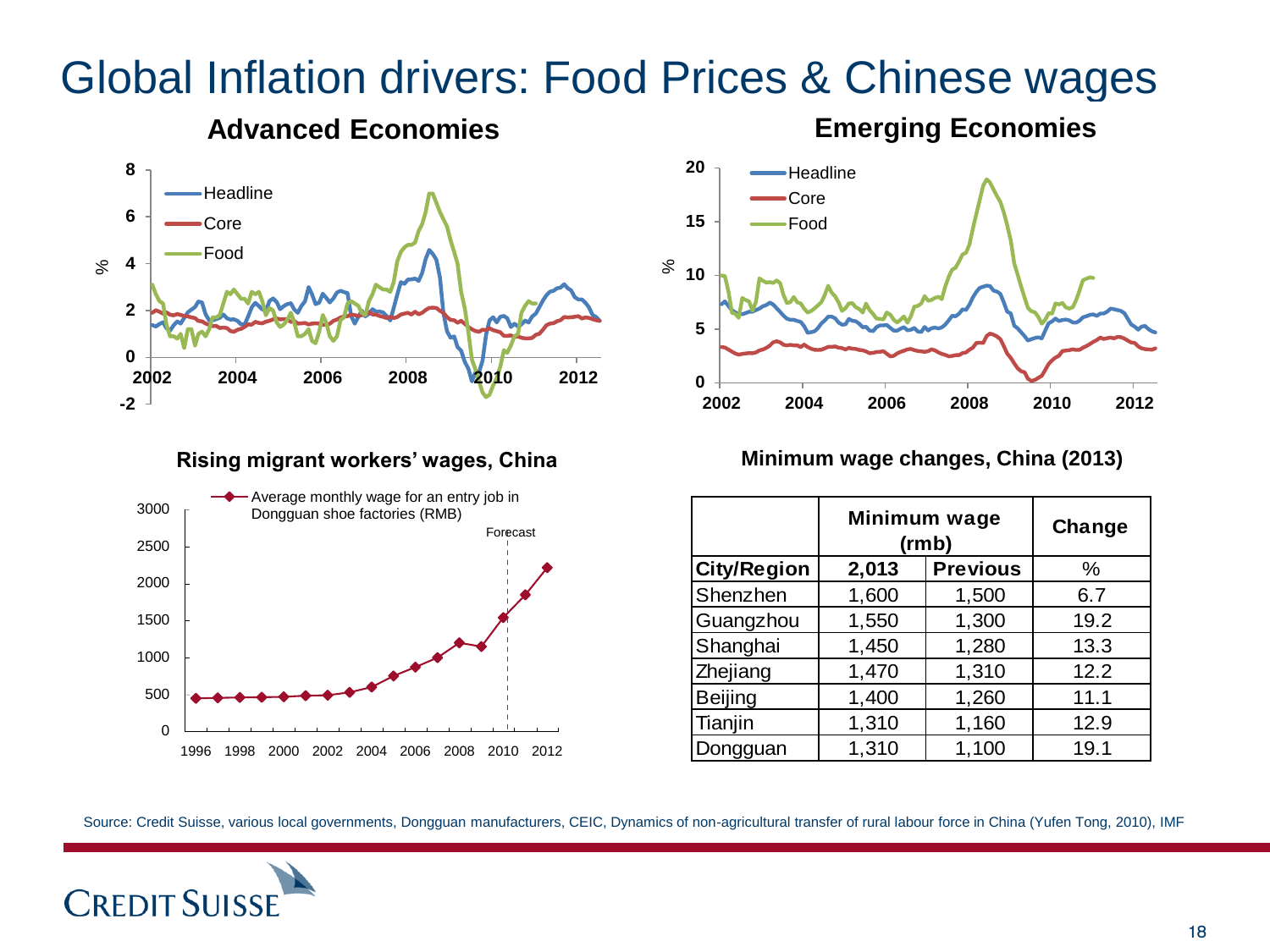## Global Demographics Basket- Historical Performance

#### Ticker: HTGDEMUS Index

CS Demographics Research team allocates weights across different industry groups. HOLT scoring criteria for stock selection:



Demographic Index - MSCI AC World

#### Note:

- Index returns are measured in local currency, gross of transaction cost.
- Sector weights are assumed to be constant throughout the back-test period.

#### **Top 10 stocks in the basket by market cap**

| China Mobile Ltd            | Vale sa- pref                |
|-----------------------------|------------------------------|
| Samsung Electronics Co Ltd  | Sabmiller Plc                |
| Oracle Corp                 | Cnooc Ltd.                   |
| Cia De Bebidas das Ame-pref | Itau Unibanco Holding S-pref |
| Qualcomm Inc                | <b>CVS Caremark Corp</b>     |

Source: Indicative Credit Suisse HOLT data, UN, the BLOOMBERG PROFESSIONAL™ service, Credit Suisse Demographics Research

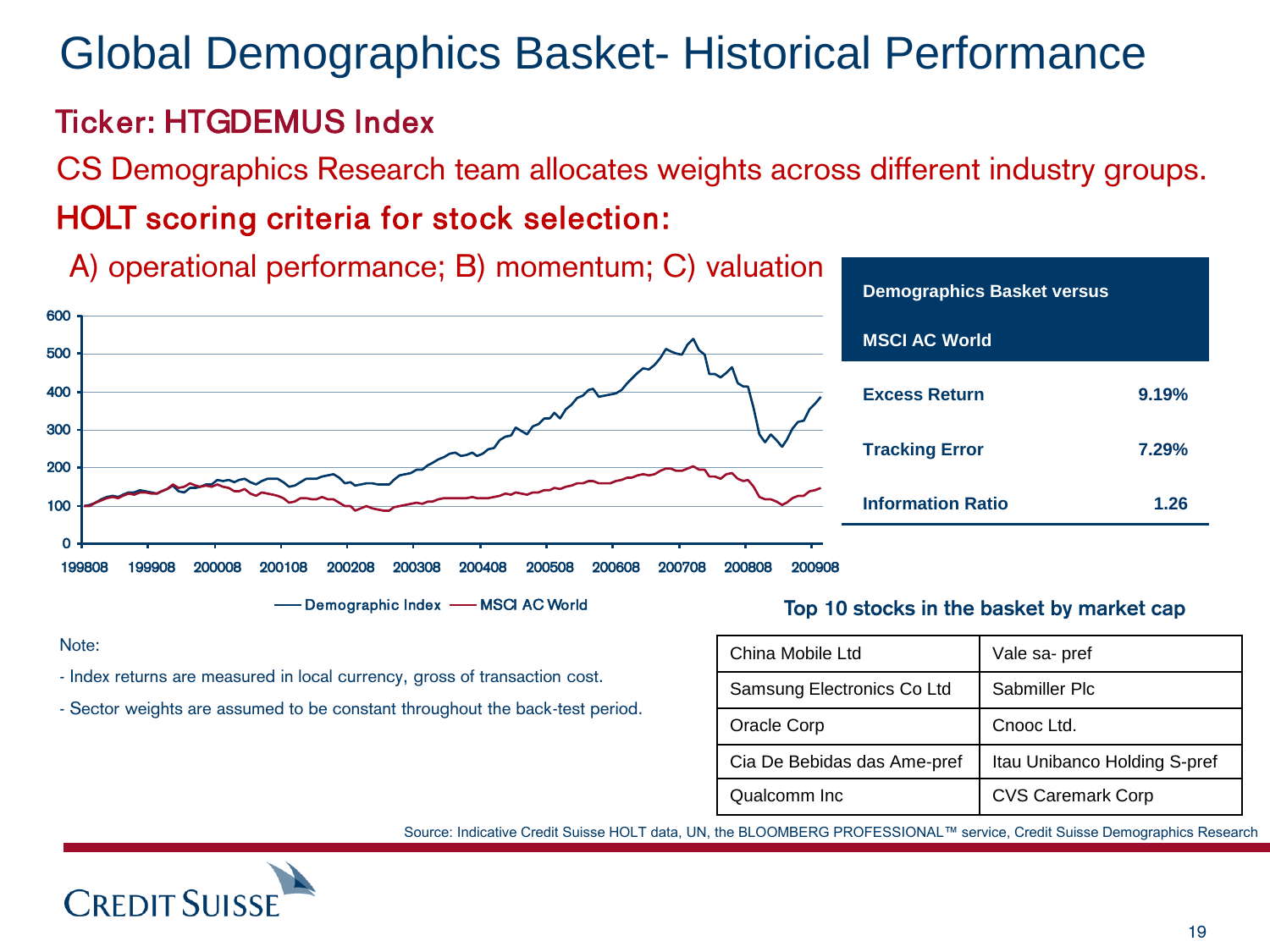# Current Account Balances and Capital Flows

- Jean-Claude Trichet, President of the ECB (23 Feb 2011)
	- *"Current account balance is an important summary indicator that may signal losses of competitiveness & emerging imbalances."*
- William Poole, President of the St Louis Fed (17 April 2007)
	- **"***Differential rates of aging across countries are responsible, in part at least, for the extraordinary patterns of current account balances & trade surpluses currently observed."*
- Axel Weber (25 September 2011)
	- *"The main objective of capital flow management is to enhance national and global financial stability."*
- Raghuram Rajan (Fault Lines- Winner of the FT Goldman Sachs Business Book of the Year 2010)
	- *" The second fault line of the current crisis emanates from trade imbalances and unfettered capital flows from export led countries".*

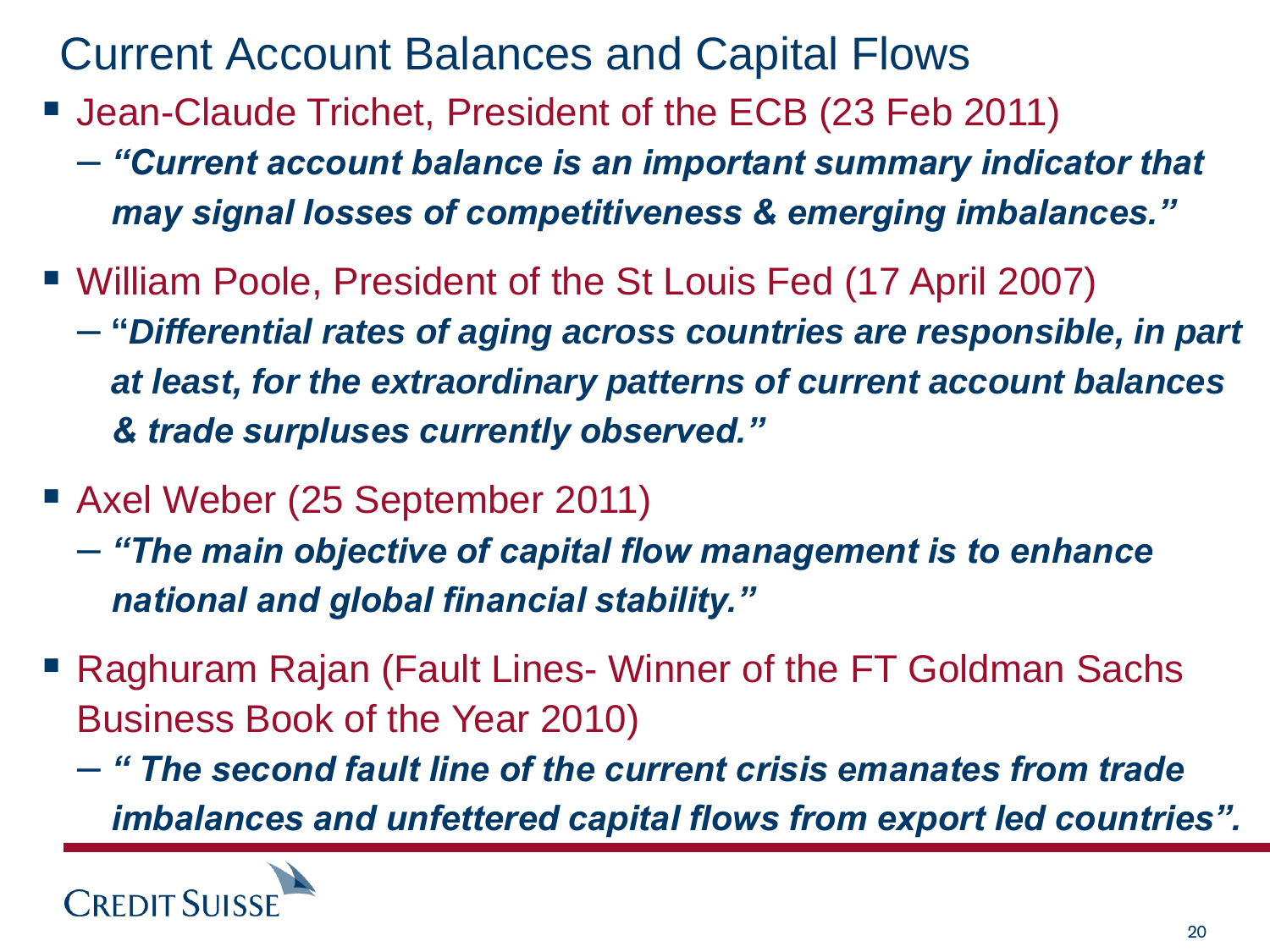Demographics, Savings & Current Account

$$
S_p=1+CA+(G-T)
$$

 $S<sub>o</sub>=$  Private Saving; I= Investment; G= Government Expenditure; CA= X-IM= Net exports; T=Taxes

We find statistically strong links between **demographic variables** & aggregate saving, investment & **current account balance.**

We believe that the Japanese current account will steadily shrink from current levels and turn negative from 2015.



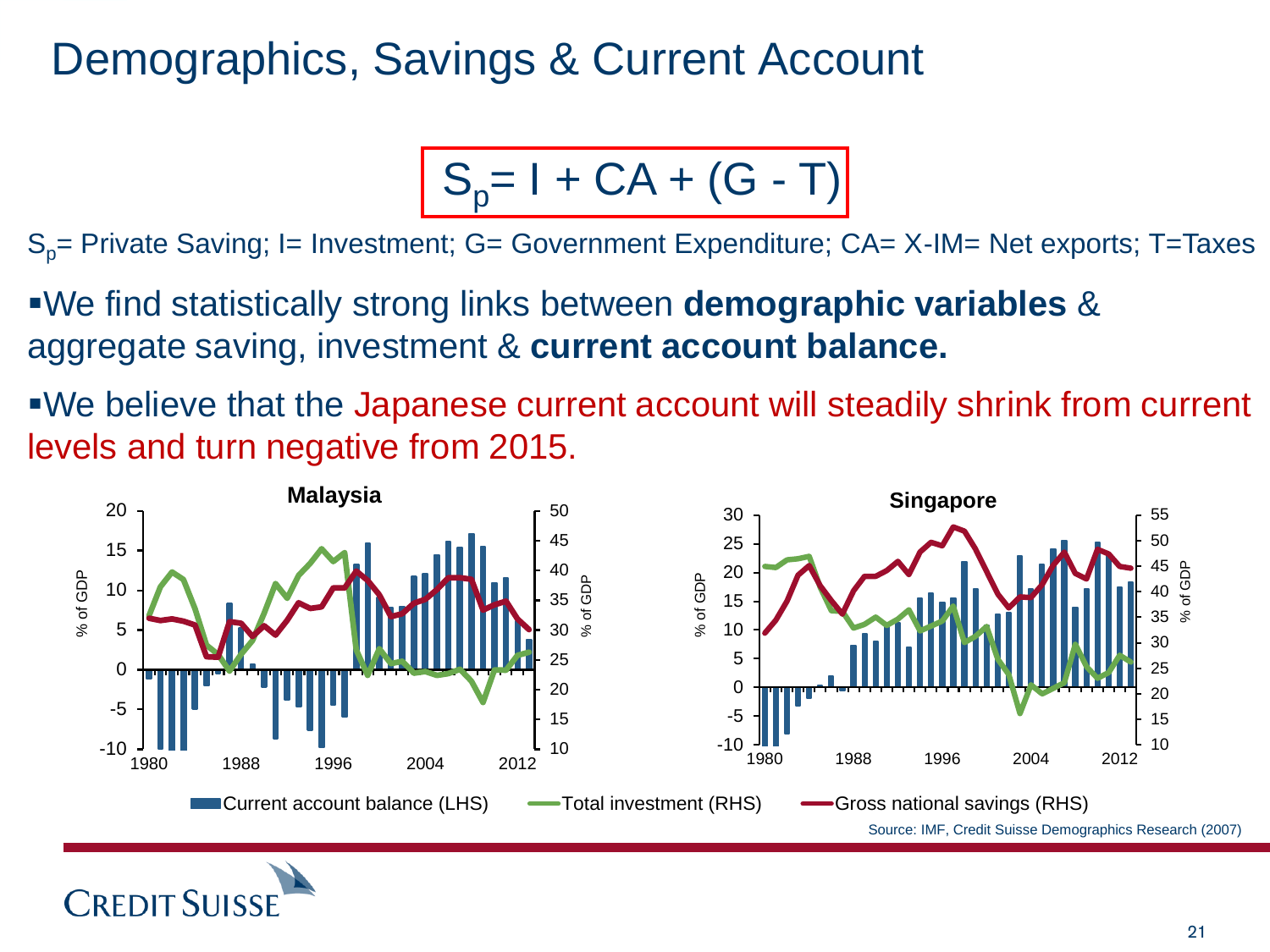#### Long-Term Treasuries Yield vs. smoothed Nominal GDP growth



Source: US Department of Commerce, DataStream, Credit Suisse Demographics Research

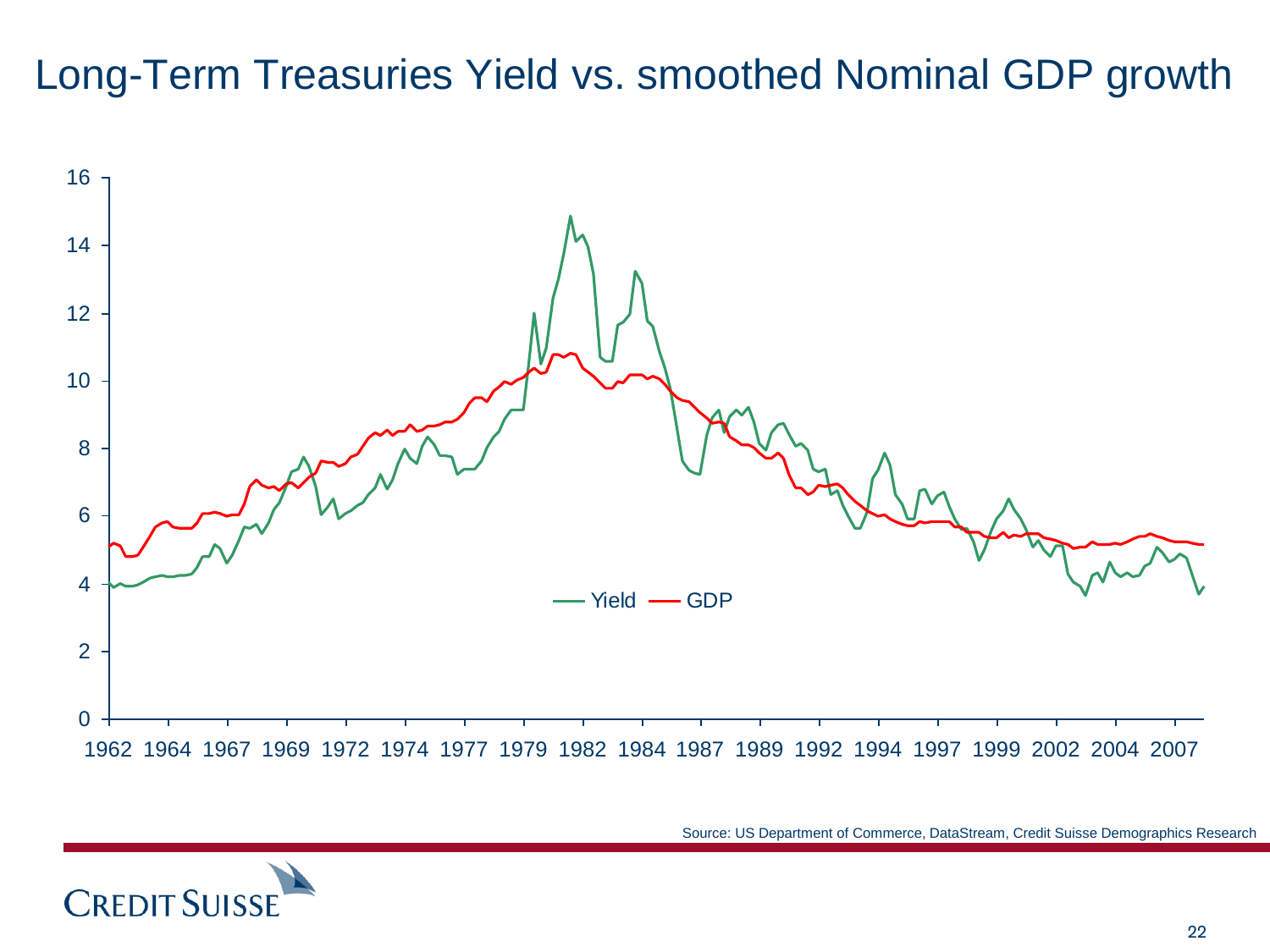### US: S&P 500 P/E Ratio and Middle/Old Ratio



■ Weak correlation for France, Germany and Japan.

Source: UN, Online Data Robert Shiller, Credit Suisse Demographics Research

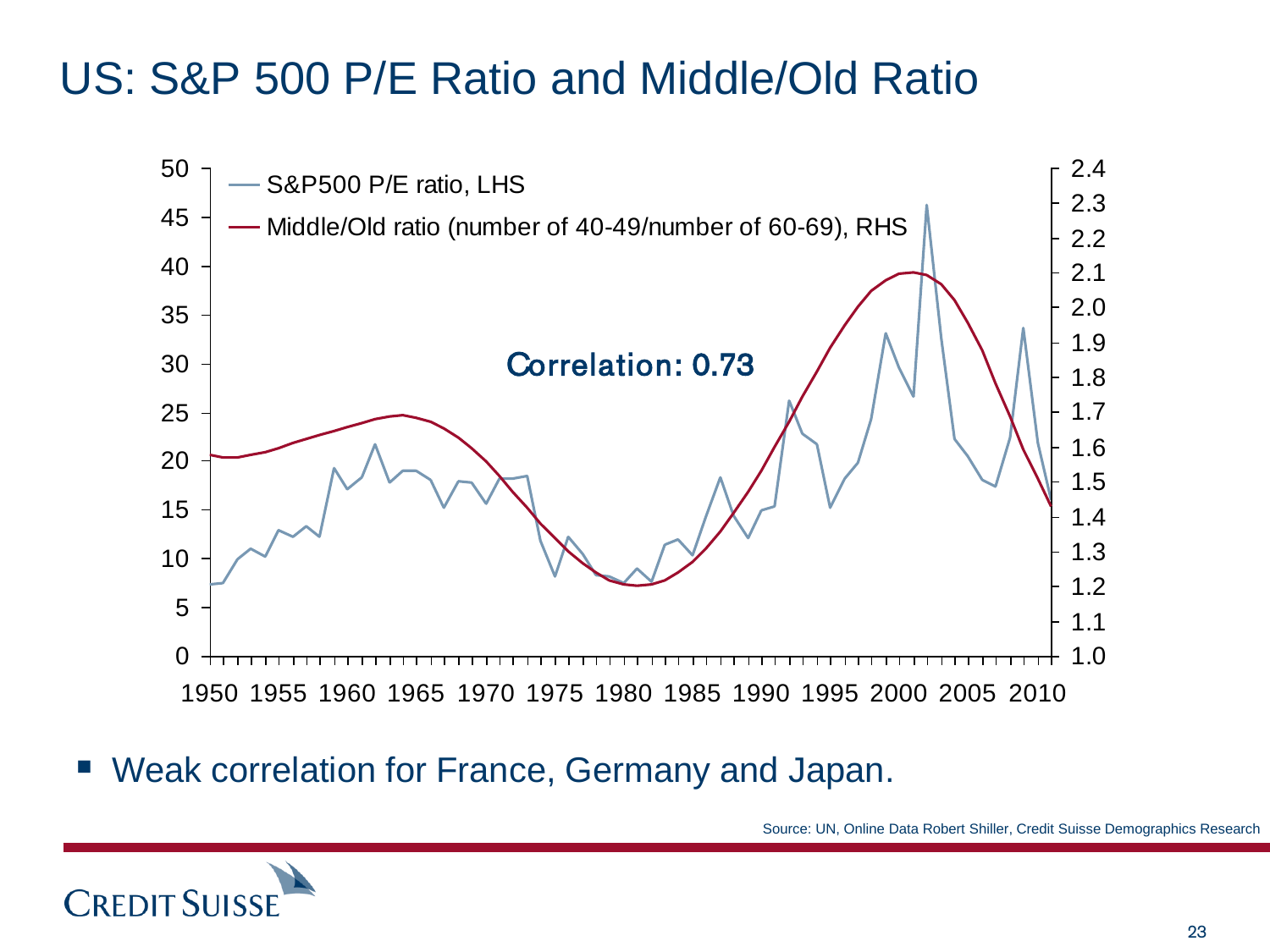#### Demographics and Interest Rates

#### **Yuppie/Nerd ratio & 10-year nominal government bond yield: US**



#### **Correlation between Yuppie/Nerd ratio & nominal 10-year government bond yield**

| Country   | <b>Time Period</b> | Correlation |
|-----------|--------------------|-------------|
| <b>US</b> | 1950-2011          | 0.8         |
| <b>UK</b> | 1958-2011          | 0.81        |
| Japan     | 1972-2011          | 0.57        |
| France    | 1950-2011          | 0.83        |
| Germany   | 1950-2011          | 0.69        |

Source: Global Financial Data, UN, Credit Suisse Demographics Research

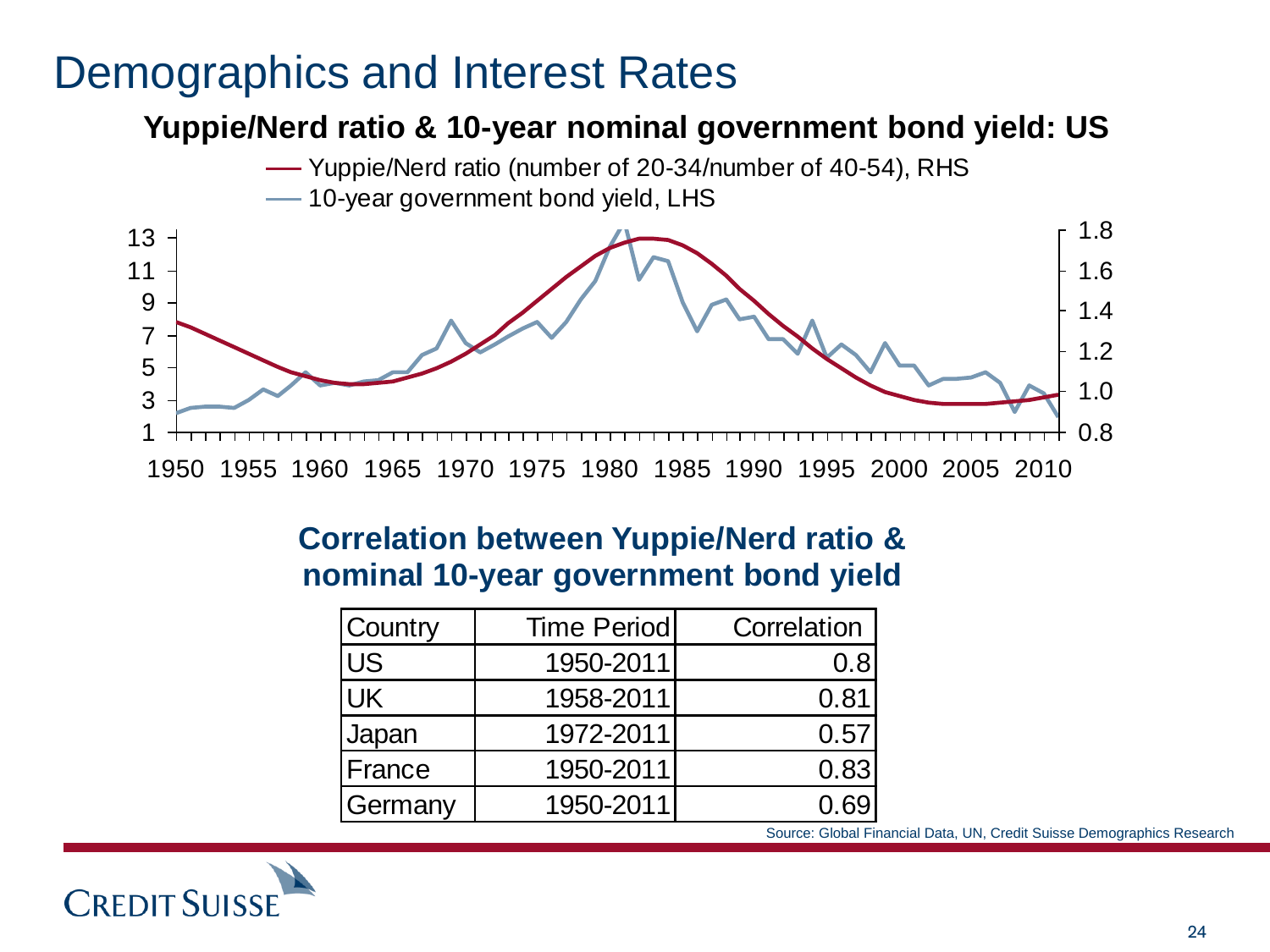#### Changing Family Structure: Share by Household Size



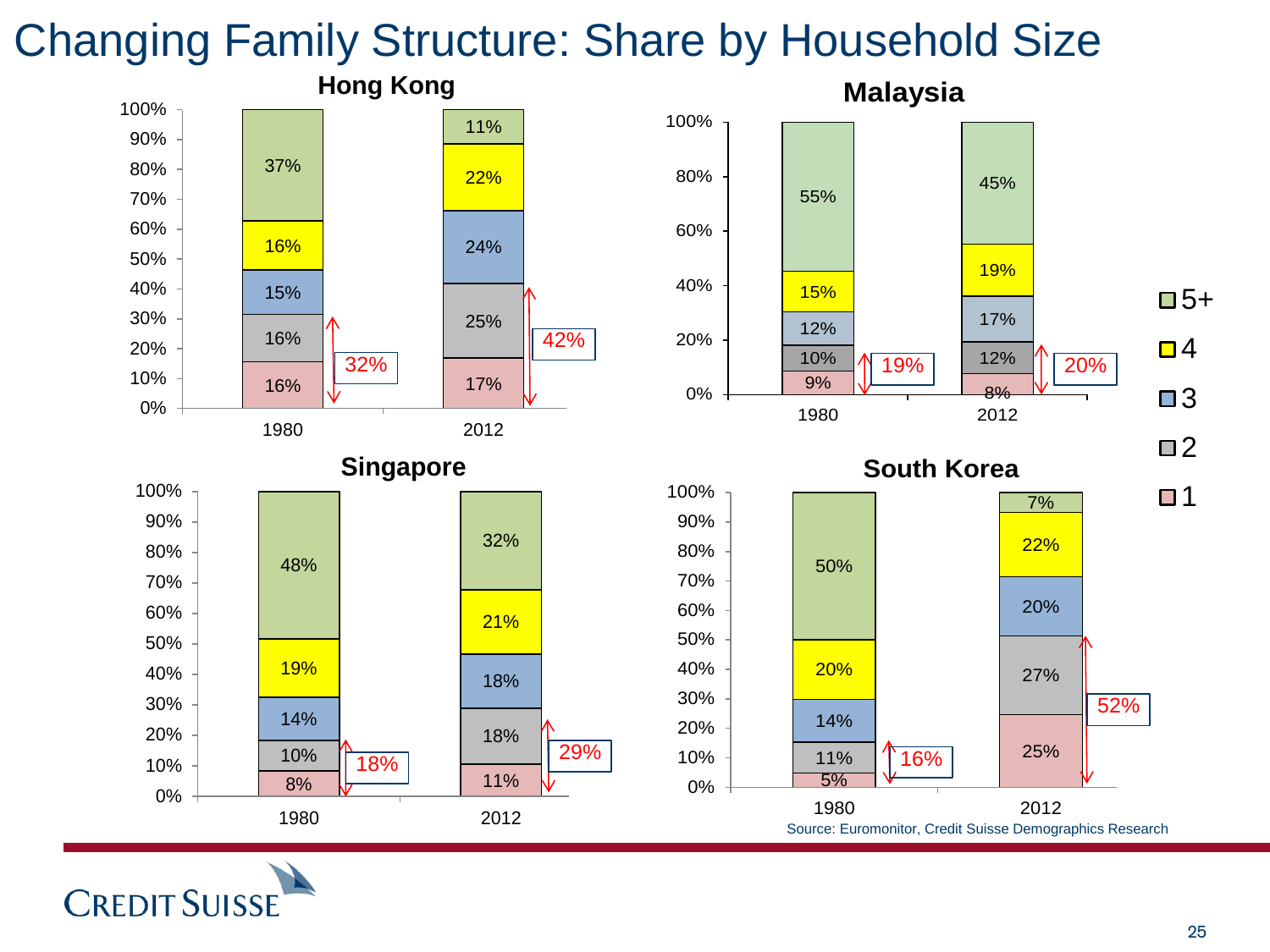# Key Sectors Impacted by Demographic Change

- Changing needs for infrastructure in developed world
- Mega-cities growing in the developing world
- Residential, manufacturing, transport, environmental considerations to name a few

#### EMERGING MARKETS

- Growing importance due to economic power
- Global labour force
- Global manufacturing locations
- **Outsourcing**
- Demand side

#### INFRASTRUCTURE NATURAL RESOURCES LEISURE & LUXURY

- Changing manufacturing processes/ locations
- Demands for new products very different from the demand for older products—derived demands too
- Increased demands for hard and soft commodities. Water/Drinking water supplies

#### PHARMA & BIOTECH

- Longer post-retirement life of growing number of retirees.
- Desire of retirees to enjoy a good quality of life
- New pharma and biotech needed for mental health and new illness
- Genomics, pharma and biotech research need to find new costeffective drugs and treatments

- Work-Leisure trade-off changes for old as well as young.
- Wealth of retirees, ease of travel, ease of shopping
- Lower costs of communication, travel and insurance
- Information and Technology advances

#### FINANCIAL SERVICES

- Active Asset allocation, New product development and Risk Management will be cornerstones
- DB to DC shifts
- Newer ways of delivering pensions and insurance
	- **Technology**

"The reason these sectors are positively affected is not merely due to the fact that the number of people in the elderly population has increased, but also that the composition, family structure and behavioural characteristics of the elderly, as well as the young population, is vastly different compared to the past<sup>"</sup>

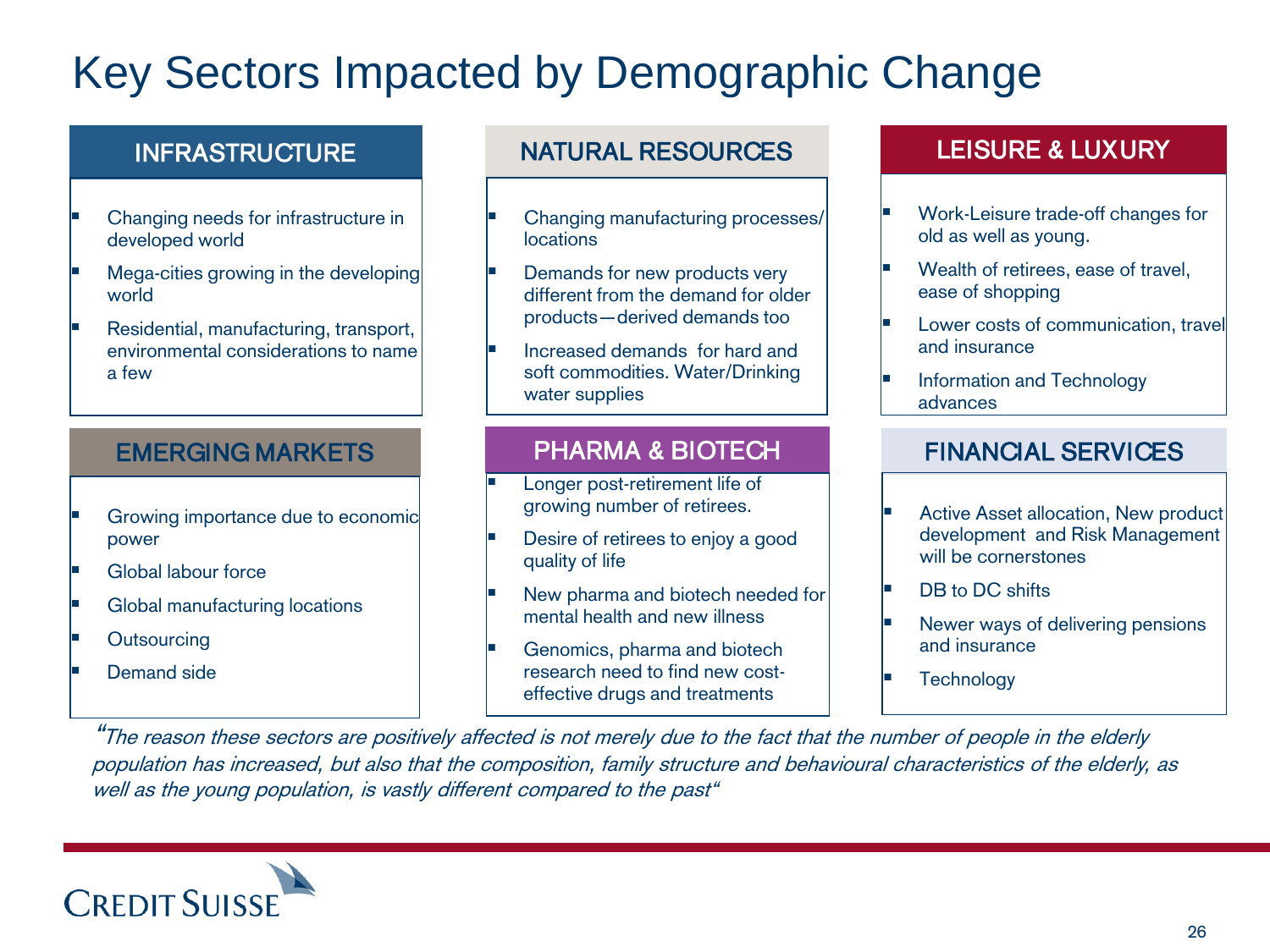### Demographic insights into policy: Asia's Big 3



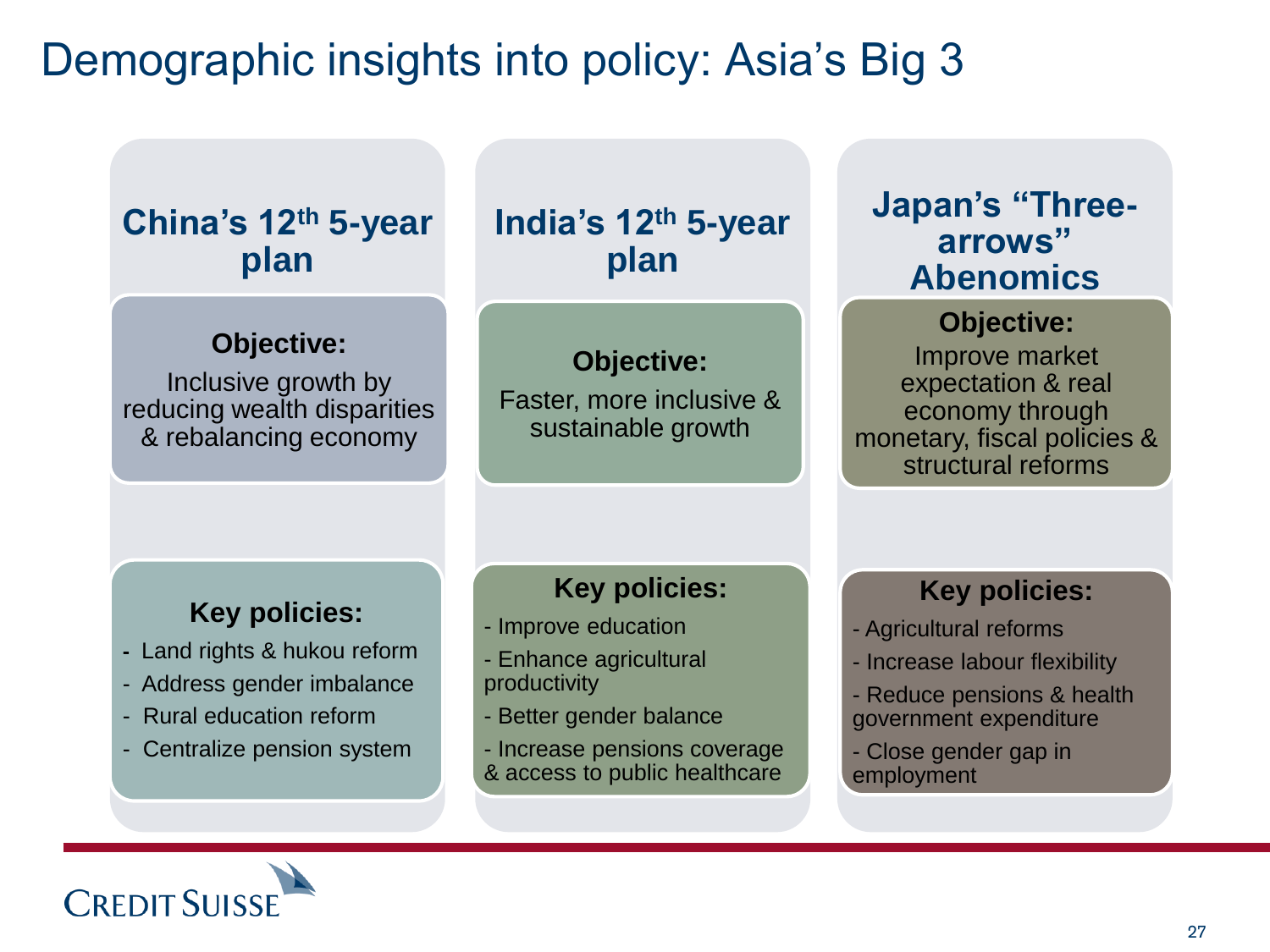# Population Density & Water/Sanitation Access

#### **Population Density (2010)**

| <b>City</b>   | Country            | <b>City</b><br>population | <b>Metro</b><br>population | <b>Density</b> |
|---------------|--------------------|---------------------------|----------------------------|----------------|
|               |                    | (millions)                | (millions)                 | People/sq km   |
| Mumbai        | India              | 13.9                      | 21.2                       | 43,802         |
| Karachi       | Pakistan           | 15.5                      | 18.0                       | 34,749         |
| Kolkata       | India              | 5.1                       | 15.4                       | 29,040         |
| Shenzhen      | China              | 4.3                       | 8.6                        | 18,489         |
| Delhi         | India              | 12.1                      | 16.7                       | 12,906         |
| Lagos         | Nigeria            | 7.9                       | 9.1                        | 12,362         |
| London        | UK                 | 7.6                       | 12.2                       | 7,517          |
| Tokyo         | Japan              | 8.7                       | 31.0                       | 4,438          |
| Paris         | France             | 2.1                       | 11.8                       | 4,322          |
| <b>Berlin</b> | Germany            | 3.4                       | 3.9                        | 4,007          |
| Los Angeles   | <b>USA</b>         | 3.8                       | 12.9                       | 2,984          |
| Rotterdam     | <b>Netherlands</b> | 0.6                       | 1.2                        | 2,235          |

| % of rural population with access to |              |                     |                          |      |  |
|--------------------------------------|--------------|---------------------|--------------------------|------|--|
|                                      | facilities   | Improved sanitation | Improved water<br>source |      |  |
|                                      | 2012<br>1990 |                     | 1990                     | 2012 |  |
| China                                | 15           | 56                  | 56                       | 85   |  |
| India                                | 7            | 25                  | 64                       | 91   |  |
| Mexico                               | 35           | 79                  | 59                       | 91   |  |
| Turkey                               | 66           | 76                  | 73                       | 99   |  |
| % of urban population with access to |              |                     |                          |      |  |
|                                      | facilities   | Improved sanitation | Improved water<br>source |      |  |
|                                      | 1990         | 2012                | 1990                     | 2012 |  |
| China                                | 48           | 74                  | 97                       | 98   |  |
| India                                | 50           | 60                  | 89                       | 97   |  |
| Mexico                               | 78           | 87                  | 92                       | 96   |  |
| Turkey                               | 96           | 97                  | 94                       | 100  |  |

Source: MDG's (Asia Pacific) Organisation, City Mayor, UN, World Bank, Credit Suisse

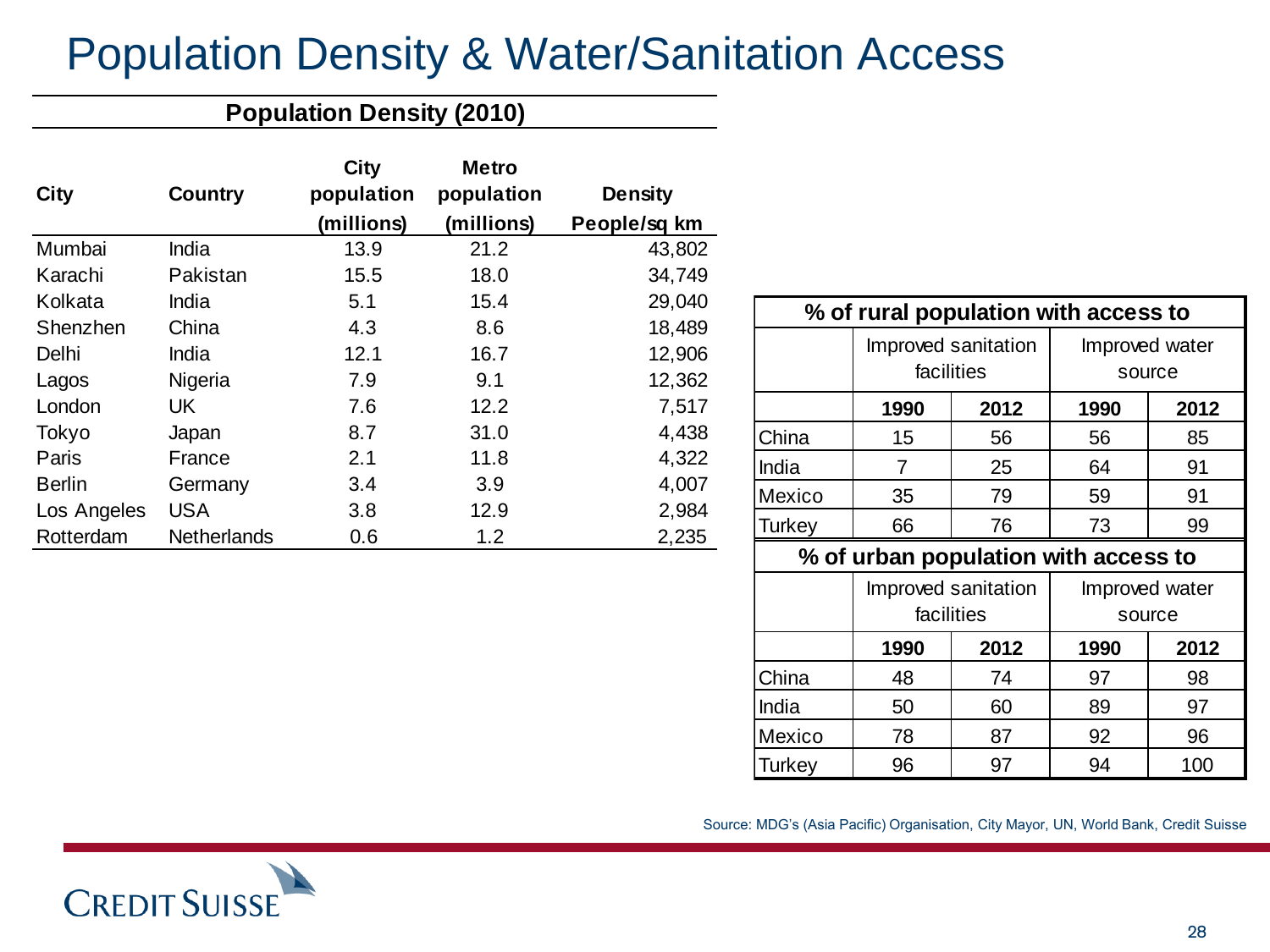#### Pension Fund Asset Allocation

| <b>Pension Fund Asset Allocation (2001 vs. 2013)</b> |                 |              |       |       |                                    |                     |       |          |
|------------------------------------------------------|-----------------|--------------|-------|-------|------------------------------------|---------------------|-------|----------|
|                                                      | 2001            |              |       | 2013  |                                    |                     |       |          |
|                                                      | <b>Equities</b> | <b>Bonds</b> | Cash  | Other | <b>Equities</b>                    | <b>Bonds</b>        | Cash  | Other    |
| Australia                                            | 62%             | 19%          | 5%    | 14%   | 54%                                | 13%                 | 8%    | 25%      |
| Canada                                               | 62%             | 26%          | 2%    | 10%   | 48%                                | 29%                 | 2%    | 21%      |
| Japan                                                | 52%             | 46%          | $0\%$ | 2%    | 40%                                | 51%                 | 3%    | 6%       |
| <b>Netherlands</b>                                   | 44%             | 44%          | 11%   | $1\%$ | 35%                                | 50%                 | $0\%$ | 15%      |
| Switzerland                                          | 36%             | 35%          | 20%   | 9%    | 33%                                | 31%                 | 7%    | 28%      |
| <b>UK</b>                                            | 67%             | 18%          | 5%    | 10%   | 50%                                | 33%                 | 3%    | 14%      |
| <b>US</b>                                            | 65%             | 28%          | 2%    | 5%    | 57%                                | 23%                 | $0\%$ | 20%      |
|                                                      |                 |              |       |       |                                    |                     |       |          |
| C Asset Split Change (2001-2013)                     |                 |              |       |       | <b>Total Pension Assets - 2013</b> |                     |       |          |
|                                                      |                 |              |       |       |                                    | <b>Total Assets</b> |       |          |
| 2001                                                 |                 | 2013         |       |       |                                    | (USD billion)       |       | % of GDP |

#### **DB-DC Asset Split Change (2001-2013)**

|                    | 2001  |      |     | 2013 |
|--------------------|-------|------|-----|------|
|                    | DC    | DB   | DC  | DB   |
| Australia          | 83%   | 17%  | 84% | 16%  |
| Canada             | 3%    | 97%  | 4%  | 96%  |
| Japan              | $0\%$ | 100% | 3%  | 97%  |
| <b>Netherlands</b> | 2%    | 98%  | 5%  | 95%  |
| Switzerland*       | 49%   | 51%  |     |      |
| <b>UK</b>          | 8%    | 92%  | 28% | 72%  |
| <b>US</b>          | 52%   | 48%  | 58% | 42%  |

\*DC assets in Switzerland are cash balance plans and are excluded from the analysis in 2013.



| <b>Netherlands</b> | 1,359  | 170% |
|--------------------|--------|------|
| Switzerland        | 786    | 122% |
| UK.                | 3,263  | 131% |
| <b>US</b>          | 18,878 | 113% |
| Total              | 31,980 | 83%  |
|                    |        |      |

Source: Towers Watson (2013)

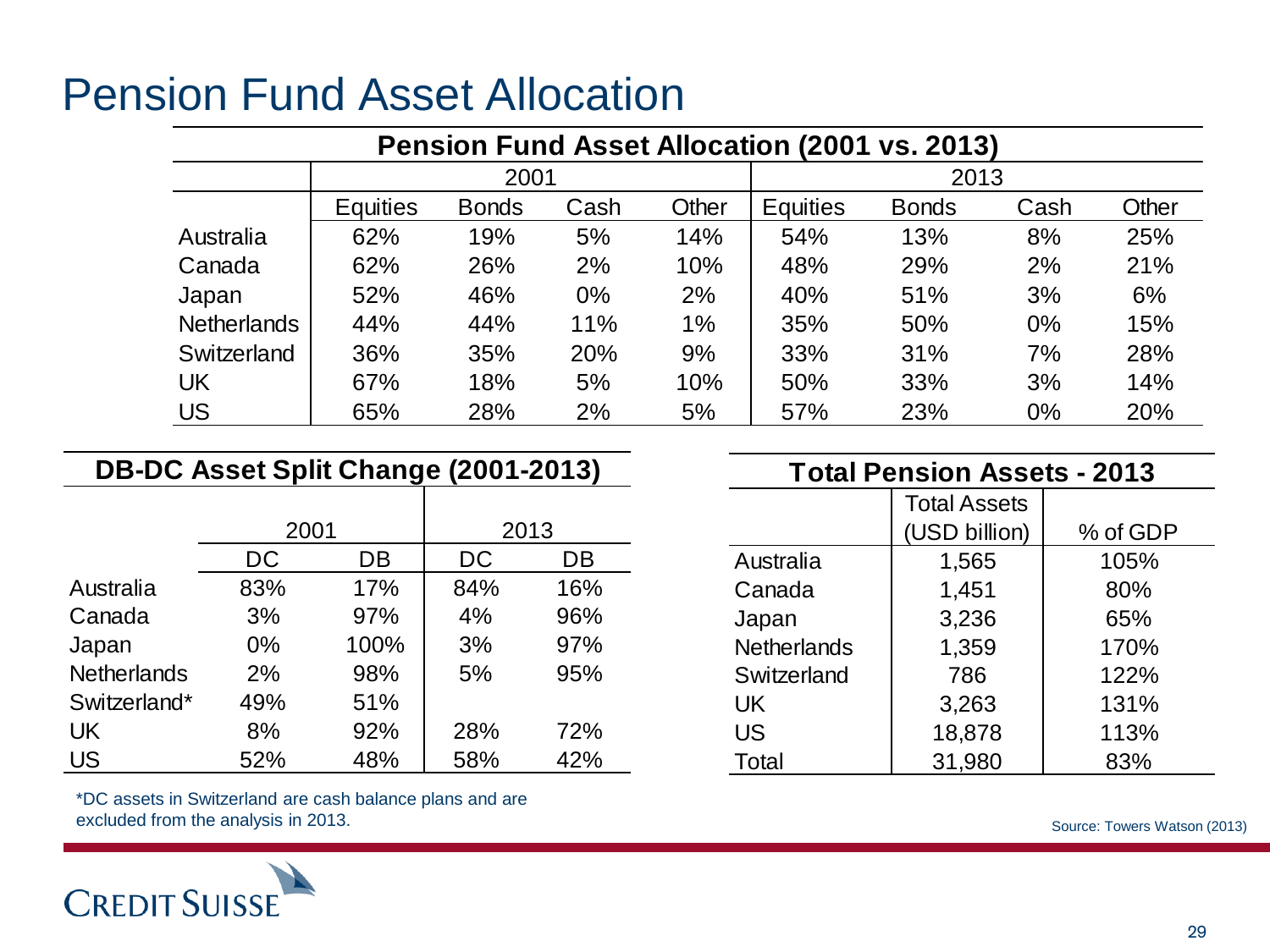### **Conclusions**

- Demographics is about "**consumers and workers**". It underpins **growth, fiscal sustainability, inflation & asset prices**. Monetary & fiscal policy need to change in order to address the changing demographics.
- Demographic changes create many **potential opportunities for financial services industry**  in terms of product innovation, risk diversification & asset allocation.
- **Sectors** demographically advantaged: EM, infrastructure, natural resources, financial services, pharma & biotech, leisure & luxury.
- We show **demographics links with top-most policy priorities** of China, Japan & India.
- Asian emerging markets are demographically very **diverse**. Their future growth depends on how they meet the **challenges of slower population growth & rapid ageing.**
- Maintaining China's outstanding growth experience requires major structural changes at the micro level of consumers and workers: **reform of the hukou system, agricultural land system, health, education & training systems.**
- Asian demographic dividend capture depends crucially on **prudent & holistic policy reform.**

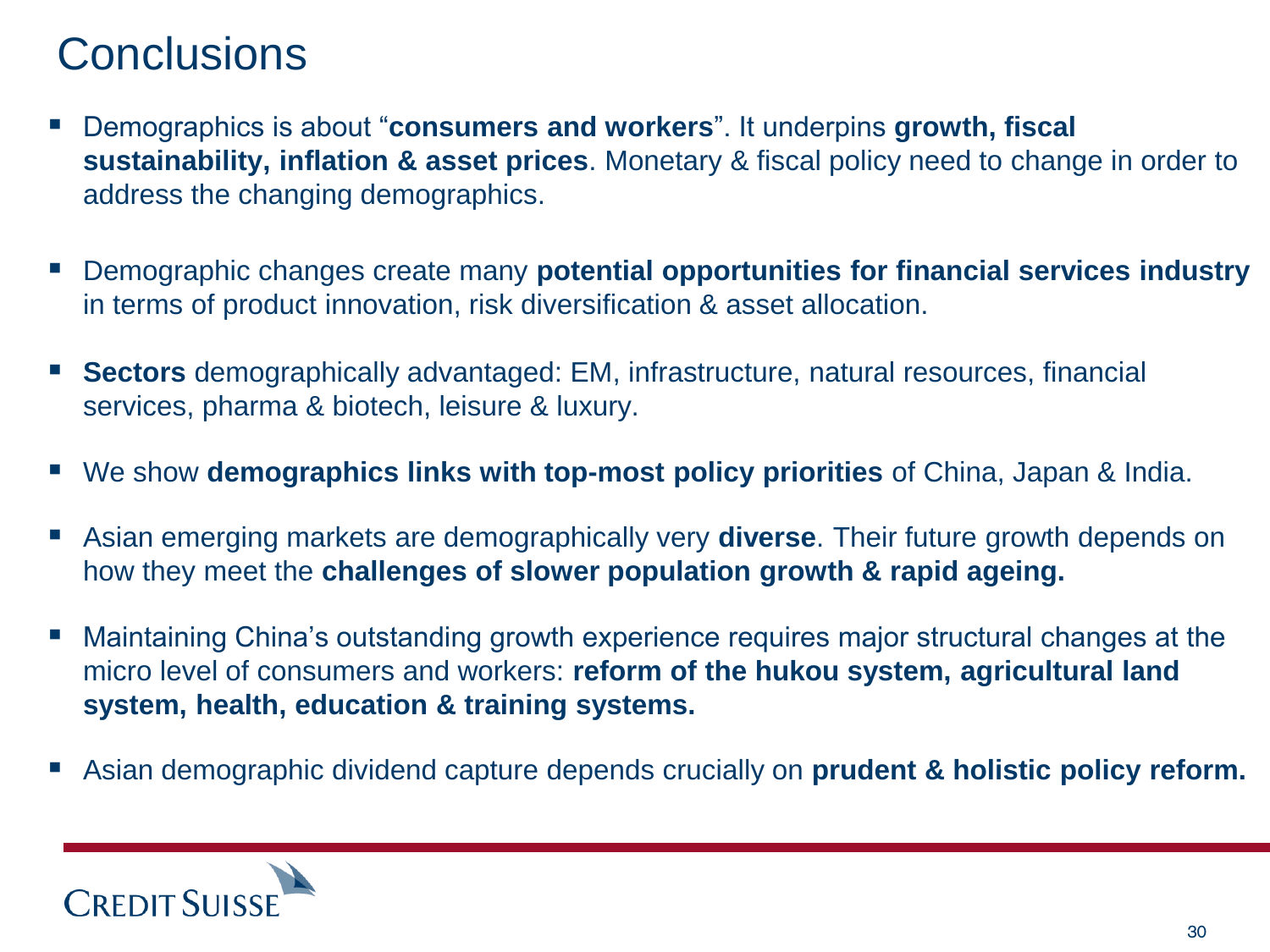### Credit Suisse Demographics Research

- **A Demographic View: Do not write off US GDP growth (2014)**
- **World Cup 2014 Countries: Spotlighting Demographics (2014)**
- **Exploring how demographics affects sovereign spreads (2014)**
- **Americas' Demographics & their effects (2014)**
- **A comparative demographic analysis of EU28 (2013)**
- **China: Abolishing the one child policy (2013)**
- **Can the "Asian Tigers" roar back? Demographic insights (2013)**
- **Demographics, Debt & Sovereign Ratings (2013)**
- **Demographic insights into policy: Asia's Big 3 (China, India & Japan) (2013)**
- **Chinese Demographics – Labour mobility, migration, urbanization & reforms (2013)**
- **Global Demographics: Spotlight on UN revisions, Conditional longevity and Economic growth (2013)**
- **Demographic dynamics over business cycles and crises: What matters is how different (2013)**
- **Rising youth unemployment: A threat to growth & stability (2013)**
- **European Demographics & Fiscal Sustainability (2013)**
- **ASEAN's Positive Demographics Underpins Stable Growth (2012)**
- **Africa's Demographic Promise: Opportunities & Challenges (2012)**
- **Assessing Asia's Demographic Promise (2012)**
- **ADBInstitute, "Innovative Approaches to Managing Longevity Risk in Asia: Lessons from the West" (2012)**
- **How Increasing Longevity Affects Us All?: Market, Economic & Social New Jobs, New People: Demographic Manifesto (2000) Implications (2012)**
- **How Demographics Affect Asset Prices (2012)**
- **Spotlighting The European Union's Demographics (2011)**

 **Dr. Amlan Roy,** amlan.roy@credit-suisse.com

+ 44 20 7888 1501



- **Assessing Latin America's Demographic Prospects (2011)**
- **Macro "Fiscal Sustainability" to Micro "Economic Conditions of the Old" in the "Oldest Five" Countries (2011)**
- **Longer Lives, Changing Life Cycles: Exploring Consumer & Worker Implications (2011)**
- **Getting Counted in the Demographic Giants- China & India (2011)**
- **Middle East & North Africa: Demographic Highlights (2011)**
- **China: The turning point of the labour market (2011)**
- **Spotlight on Demographic Giants: China & India (2010)**
- **From the Demographics Lens: US is definitely not Japan & neither is Germany (2010)**
- **The Republic of Korea: Demographic Opportunities & Challenges (2010)**
- **US Demographics – Favourably Poised for the Future (2010)**
- **Vietnam: Demographics continue to drive long-term growth (2010)**
- **European Demographics at the Core- Consumers & Workers (2010)**
- **A Demographic Perspective of Fiscal Sustainability: Not Just the Immediate Term Matters (2010)**
- **Demographics, Japanese Current account & a Disappearing Savings Rate (2009)**
- **A Demographic Perspective of Economic Growth (2009)**
- **Demographics, Capital Flows & Exchange Rates (2007)**
- **Global Demographic Change & Sector Implications (2007)**
- **Demographics, Productivity & Technology (2001)**
-